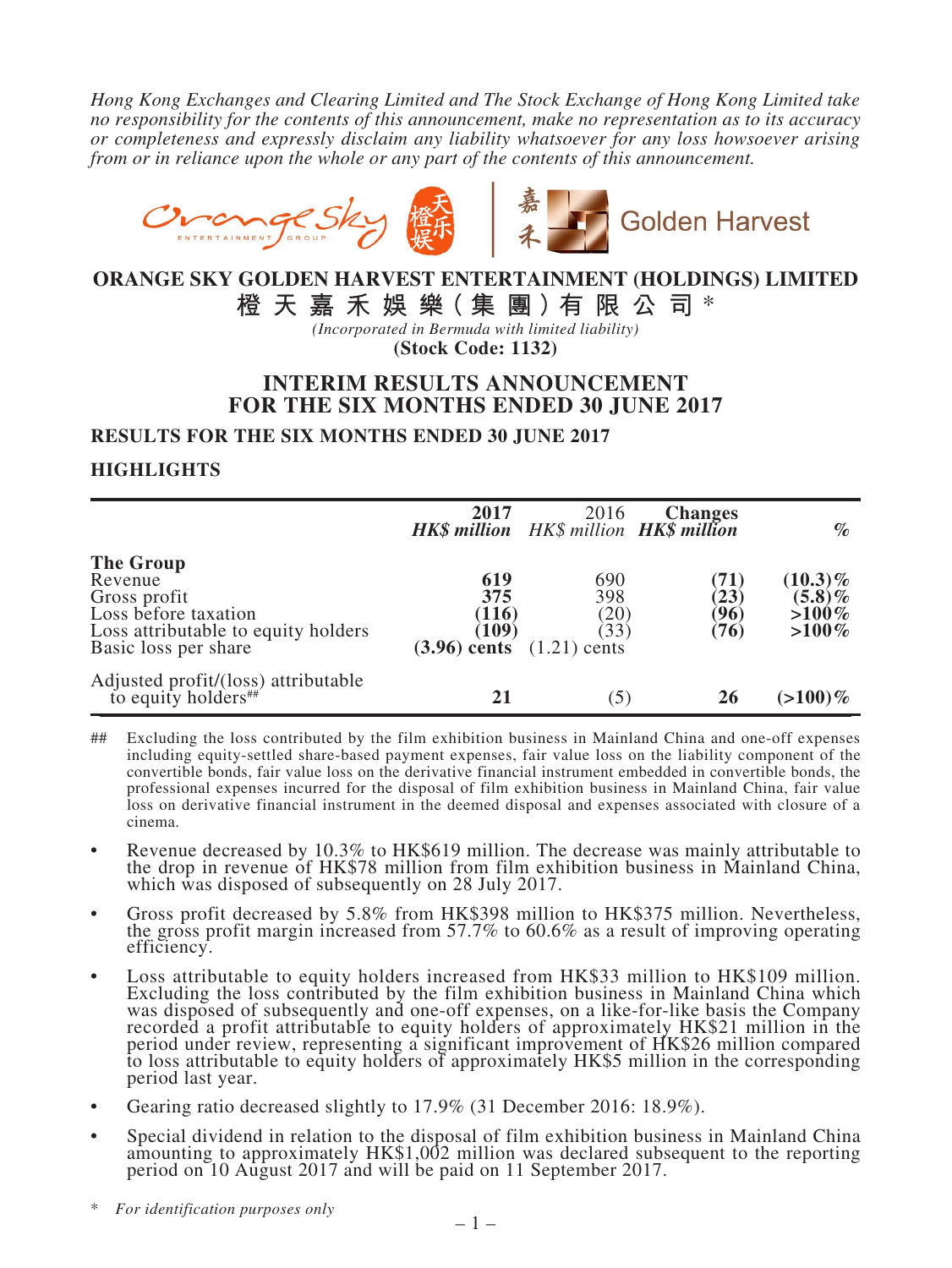### **INTERIM RESULTS**

The Board (the "Board") of directors (the "Directors" and each "Director") of Orange Sky Golden Harvest Entertainment (Holdings) Limited (the "Company") is pleased to announce the unaudited consolidated results of the Company and its subsidiaries (collectively, the "Group") for the six months ended 30 June 2017 together with the comparative figures for the preceding six months ended 30 June 2016. The consolidated results have been reviewed by the audit committee of the Company (the "Audit Committee").

### **CONSOLIDATED INCOME STATEMENT**

|                                                                                                                                               | <b>Note</b>      | <b>Six months</b><br>ended<br>30 June 2017<br><b>HK\$'000</b><br>(Unaudited) | Six months<br>ended<br>30 June 2016<br>HK\$'000<br>(Unaudited) |
|-----------------------------------------------------------------------------------------------------------------------------------------------|------------------|------------------------------------------------------------------------------|----------------------------------------------------------------|
| <b>Revenue</b>                                                                                                                                | $\mathfrak{Z}$   | 618,893                                                                      | 689,939                                                        |
| Cost of sales                                                                                                                                 |                  | (243, 874)                                                                   | (292, 287)                                                     |
| Gross profit                                                                                                                                  |                  | 375,019                                                                      | 397,652                                                        |
| Other revenue<br>Other net (loss)/income<br>Selling and distribution costs<br>General and administrative expenses<br>Other operating expenses |                  | 17,012<br>(72, 495)<br>(322, 446)<br>(118, 280)<br>(3,060)                   | 10,700<br>586<br>(378, 425)<br>(63, 619)<br>(169)              |
| <b>Loss from operations</b>                                                                                                                   |                  | (124, 250)                                                                   | (33, 275)                                                      |
| Finance costs<br>Share of profits of joint ventures<br>Share of profits of associates                                                         | 5(a)             | (43, 075)<br>50,504<br>749                                                   | (31, 356)<br>44,394<br>193                                     |
| <b>Loss before taxation</b>                                                                                                                   | 5                | (116,072)                                                                    | (20,044)                                                       |
| Income tax credit/(charge)                                                                                                                    | 6                | 5,542                                                                        | (14,965)                                                       |
| Loss for the period                                                                                                                           |                  | (110, 530)                                                                   | (35,009)                                                       |
| <b>Attributable to:</b>                                                                                                                       |                  |                                                                              |                                                                |
| Equity holders of the Company<br>Non-controlling interests                                                                                    |                  | (108, 601)<br>(1,929)                                                        | (33,298)<br>(1,711)                                            |
|                                                                                                                                               |                  | (110, 530)                                                                   | (35,009)                                                       |
| Loss per share                                                                                                                                | $\boldsymbol{7}$ |                                                                              |                                                                |
| <b>Basic</b>                                                                                                                                  |                  | $(3.96)$ cents                                                               | $(1.21)$ cents                                                 |
| Diluted                                                                                                                                       |                  | $(3.96)$ cents                                                               | $(1.21)$ cents                                                 |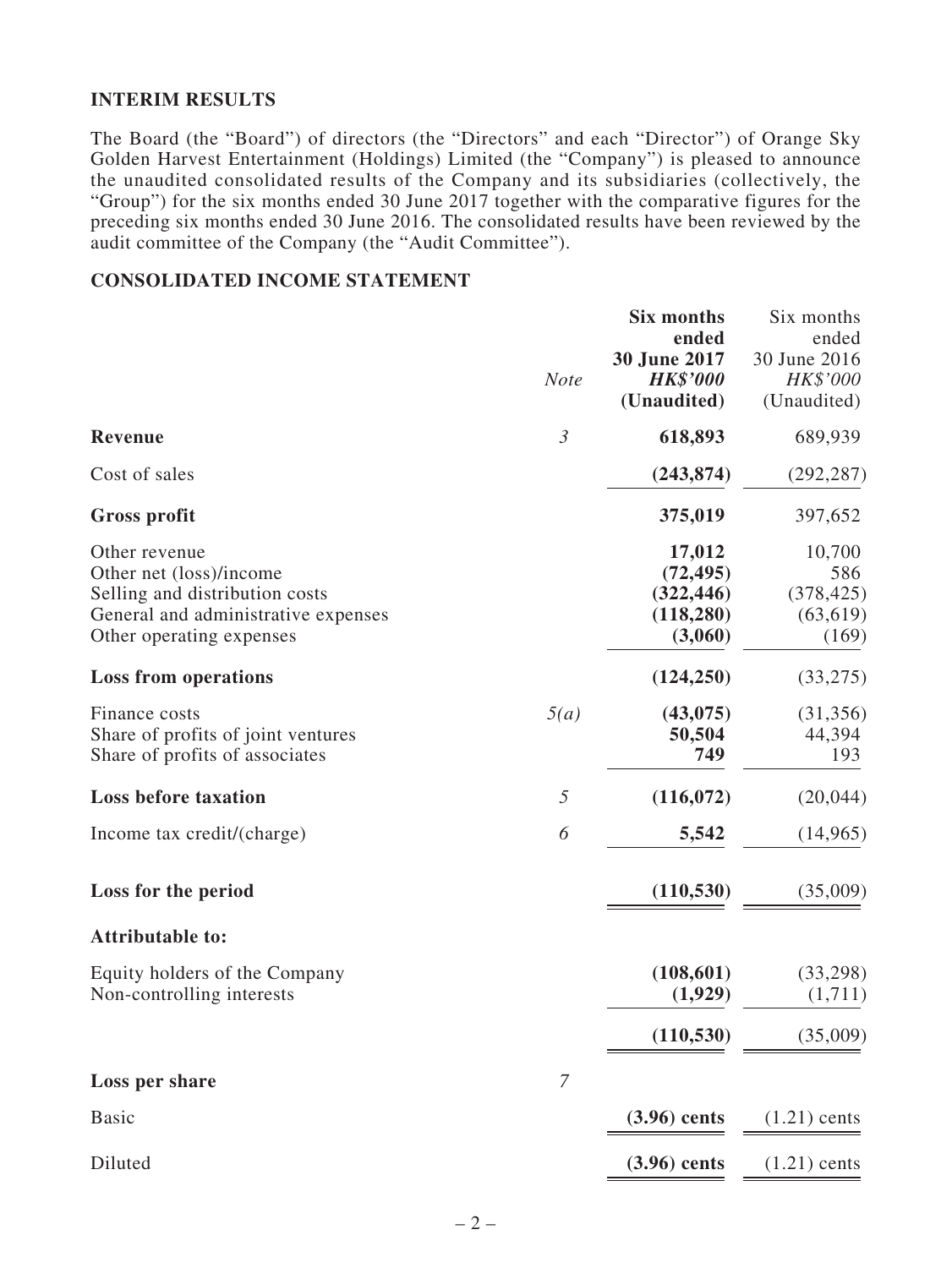# **CONSOLIDATED STATEMENT OF COMPREHENSIVE INCOME**

| Six months | Six months                                                        |
|------------|-------------------------------------------------------------------|
|            | ended                                                             |
|            | 30 June 2016                                                      |
|            | HK\$'000                                                          |
|            | (Unaudited)                                                       |
| (110, 530) | (35,009)                                                          |
|            |                                                                   |
|            |                                                                   |
|            |                                                                   |
|            | (6,890)                                                           |
| 15,367     | 5,744                                                             |
| 355        | (98)                                                              |
| 27,920     | (1,244)                                                           |
| (82, 610)  | (36, 253)                                                         |
|            |                                                                   |
| (82, 303)  | (34, 445)                                                         |
| (307)      | (1,808)                                                           |
| (82, 610)  | (36, 253)                                                         |
|            | ended<br>30 June 2017<br><b>HK\$'000</b><br>(Unaudited)<br>12,198 |

*Note:* There is no tax effect relating to the above components of the comprehensive income.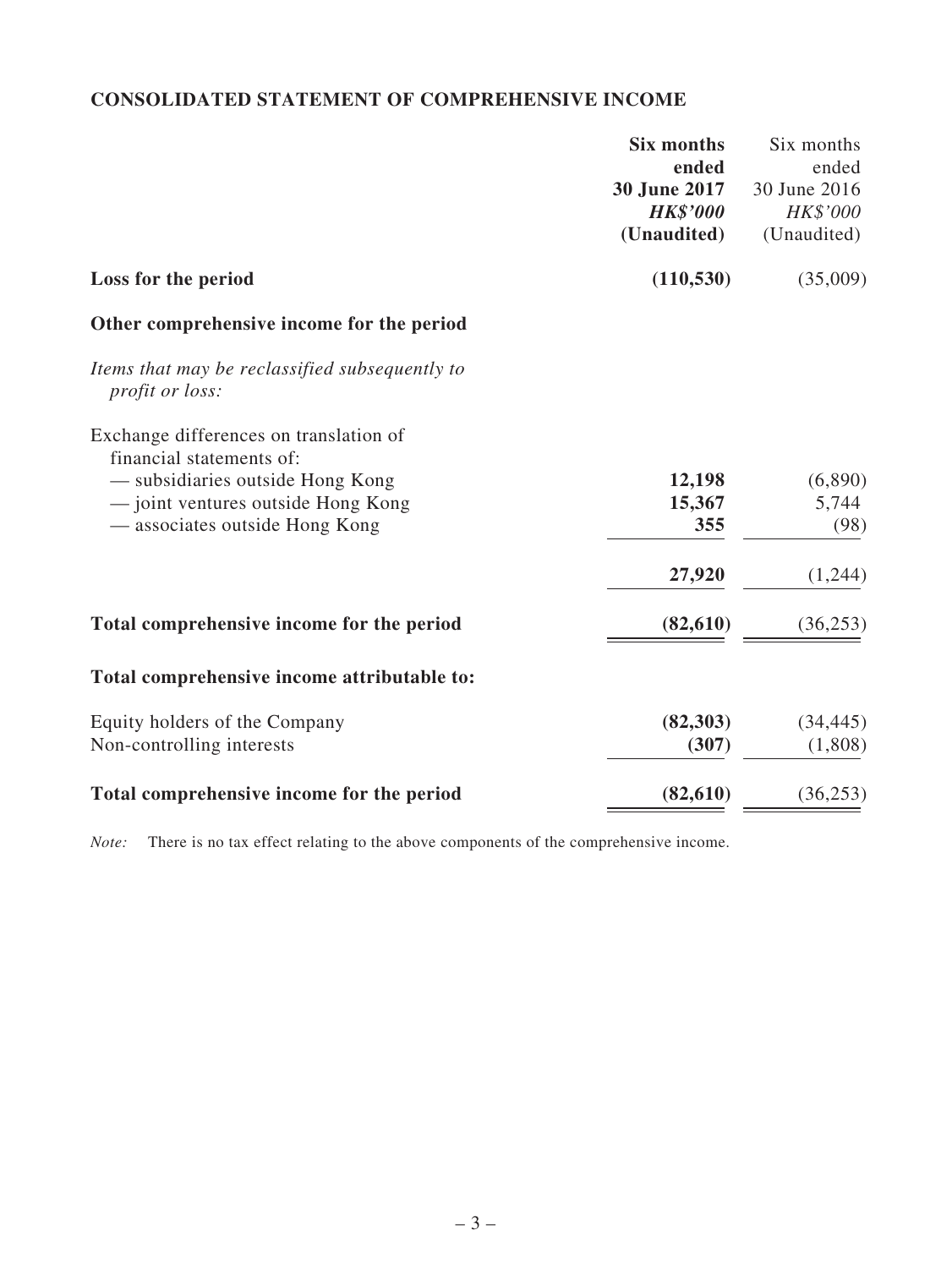# **CONSOLIDATED STATEMENT OF FINANCIAL POSITION**

|                                                           | <b>Note</b> | As at<br>30 June<br>2017<br><b>HK\$'000</b><br>(Unaudited) | As at<br>31 December<br>2016<br>HK\$'000<br>(Audited) |
|-----------------------------------------------------------|-------------|------------------------------------------------------------|-------------------------------------------------------|
| <b>Non-current assets</b>                                 |             |                                                            |                                                       |
| Investment property                                       |             | 41,800                                                     | 41,800                                                |
| Other property, plant and equipment<br>Leasehold land     |             | 71,846<br>123,183                                          | 80,240<br>123,749                                     |
|                                                           |             | 236,829                                                    | 245,789                                               |
| Interests in joint ventures                               |             | 201,115                                                    | 201,122                                               |
| Available-for-sale equity securities                      |             | 6,221                                                      | 6,048                                                 |
| Other receivables, deposits and prepayments               |             | 21,681                                                     | 18,821                                                |
| Club memberships                                          |             | 1,890                                                      | 1,890                                                 |
| Trademarks                                                |             | 80,524                                                     | 80,524                                                |
| Goodwill                                                  |             | 120,655                                                    | 57,233                                                |
| Intangible assets                                         |             | 7,407                                                      |                                                       |
| Deferred tax assets                                       |             | 6,612                                                      | 6,160                                                 |
| Pledged bank deposits                                     |             |                                                            | 20,000                                                |
|                                                           |             | 682,934                                                    | 637,587                                               |
| <b>Current assets</b>                                     |             |                                                            |                                                       |
| Inventories                                               |             | 1,226                                                      | 1,025                                                 |
| Film rights                                               |             | 44,984                                                     | 46,040                                                |
| Trade receivables                                         | 8           | 34,662                                                     | 21,237                                                |
| Other receivables, deposits and prepayments               |             | 64,531                                                     | 64,357                                                |
| Pledged bank deposits                                     |             | 272,151                                                    | 43,001                                                |
| Deposits and cash                                         |             | 383,744                                                    | 152,380                                               |
| Derivative financial instrument                           |             |                                                            | 70,236                                                |
| Assets of disposal group classified as held for sale      | 10          | 2,079,536                                                  | 2,120,002                                             |
|                                                           |             | 2,880,834                                                  | 2,518,278                                             |
| <b>Current liabilities</b>                                |             |                                                            |                                                       |
| <b>Bank</b> loans                                         |             | 432,080                                                    | 222,634                                               |
| Convertible bonds                                         |             | 206,255                                                    | 9,547                                                 |
| Trade payables                                            | 9           | 56,854                                                     | 43,494                                                |
| Other payables and accrued charges                        |             | 531,774                                                    | 55,939                                                |
| Deferred revenue                                          |             | 11,268                                                     | 3,737                                                 |
| Obligations under finance leases                          |             | 285                                                        | 276                                                   |
| Taxation payable                                          |             | 4,862                                                      | 1,164                                                 |
| Derivative financial instrument                           |             | 9,917                                                      |                                                       |
| Other financial liabilities                               |             | 276,179                                                    |                                                       |
| Liabilities of disposal group classified as held for sale | 10          | 534,439                                                    | 637,543                                               |
|                                                           |             | 2,063,913                                                  | 974,334                                               |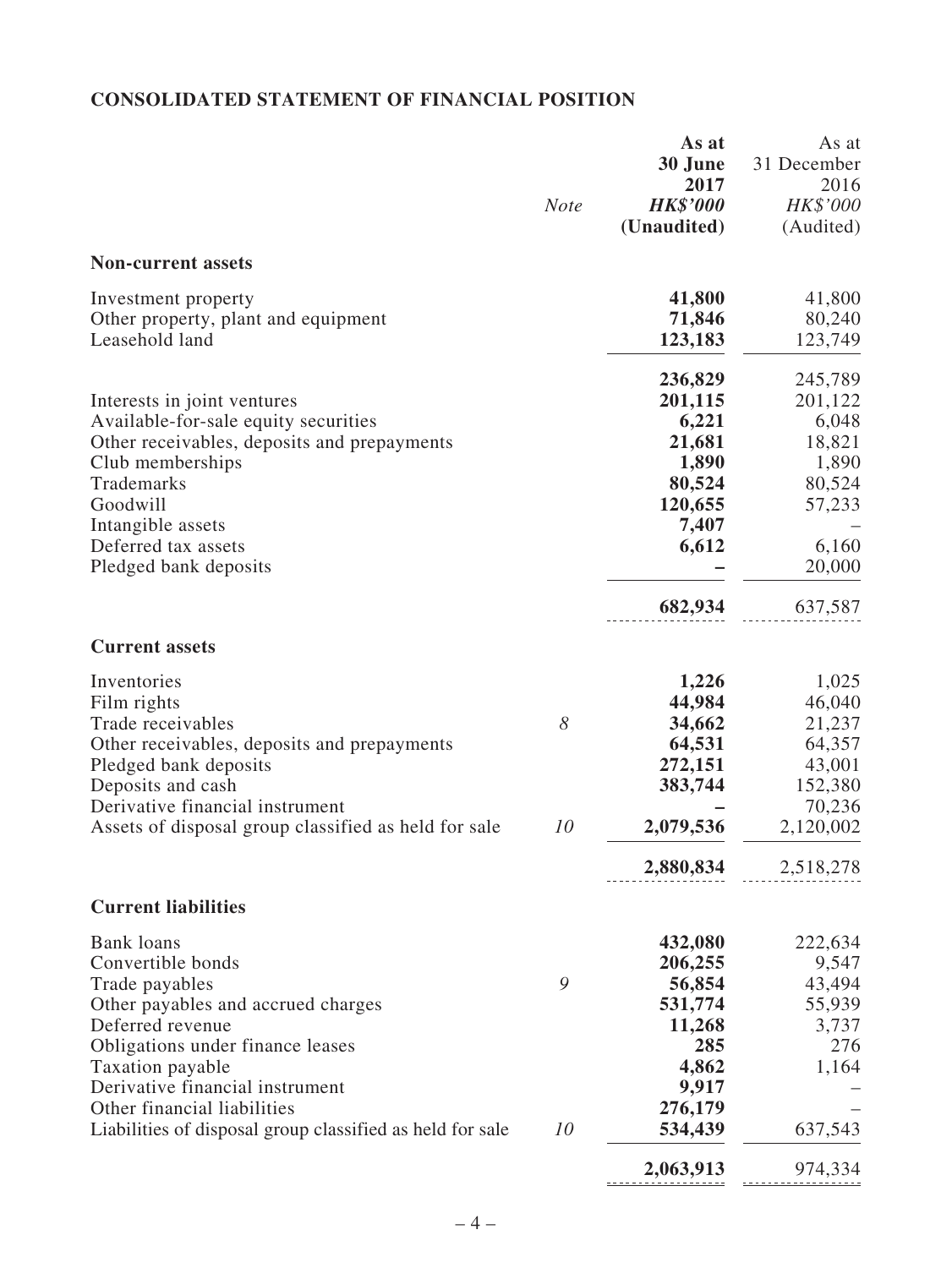|                                                                                                                                       | <b>Note</b> | As at<br>30 June<br>2017<br><b>HK\$'000</b><br>(Unaudited) | As at<br>31 December<br>2016<br>HK\$'000<br>(Audited) |
|---------------------------------------------------------------------------------------------------------------------------------------|-------------|------------------------------------------------------------|-------------------------------------------------------|
| Net current assets                                                                                                                    |             | 816,921                                                    | 1,543,944                                             |
| <b>Total assets less current liabilities</b>                                                                                          |             |                                                            | $1,499,855$ 2,181,531                                 |
| <b>Non-current liabilities</b>                                                                                                        |             |                                                            |                                                       |
| <b>Bank</b> loans<br>Convertible bonds<br>Obligations under finance leases<br>Other financial liabilities<br>Deferred tax liabilities |             | 124<br>7,173                                               | 188,300<br>174,067<br>269<br>219,389<br>9,471         |
|                                                                                                                                       |             | 7,297                                                      | 591,496                                               |
| <b>NET ASSETS</b>                                                                                                                     |             | 1,492,558                                                  | 1,590,035                                             |
| <b>Capital and Reserves</b>                                                                                                           |             |                                                            |                                                       |
| Share capital<br>Reserves                                                                                                             |             | 274,337<br>1,160,432                                       | 274,252<br>1,257,350                                  |
| Total equity attributable to<br>equity holders of the Company                                                                         |             | 1,434,769                                                  | 1,531,602                                             |
| <b>Non-controlling interests</b>                                                                                                      |             | 57,789                                                     | 58,433                                                |
| <b>TOTAL EQUITY</b>                                                                                                                   |             | 1,492,558                                                  | 1,590,035                                             |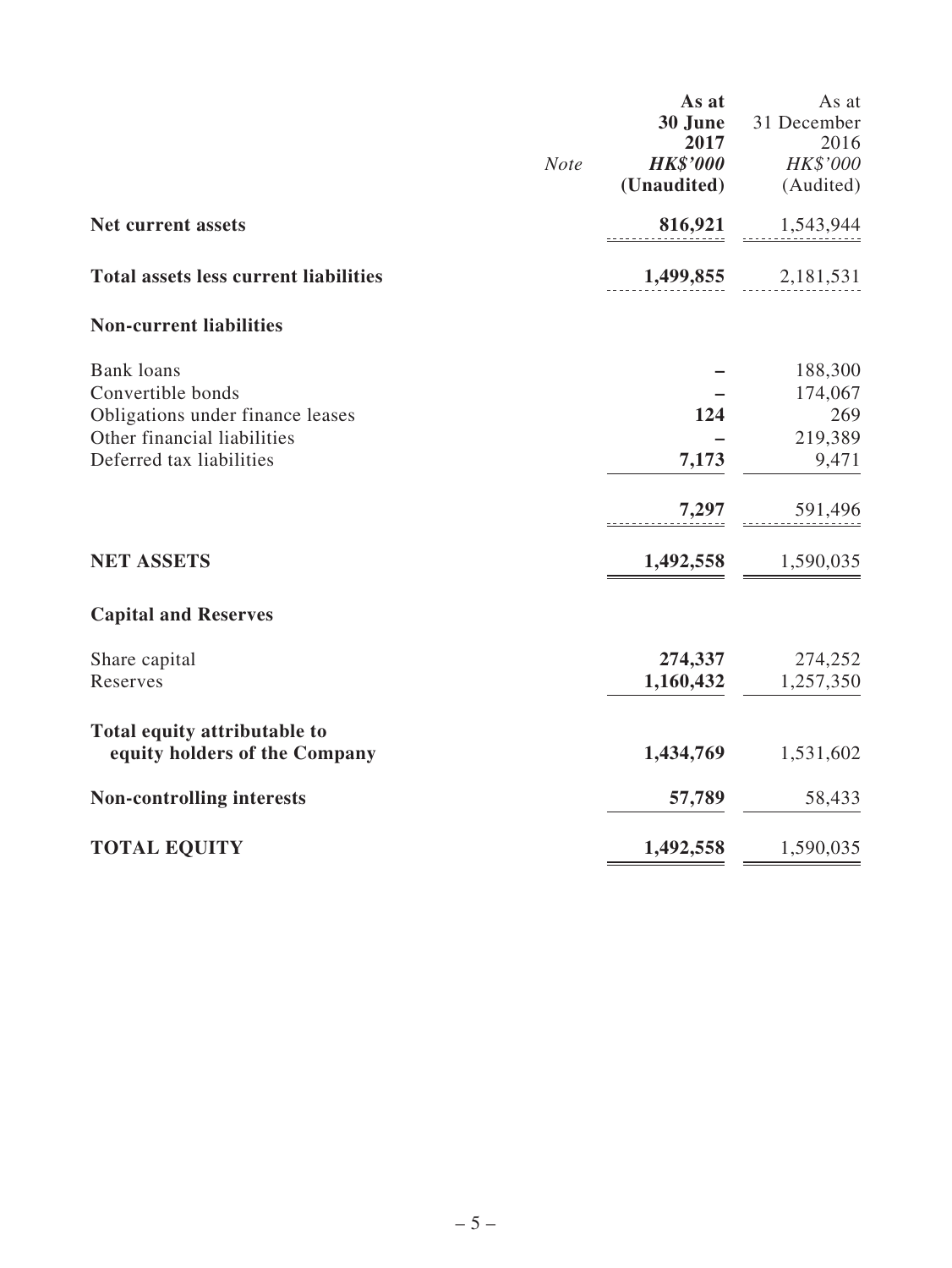### **NOTES TO THE UNAUDITED INTERIM FINANCIAL STATEMENTS**

#### **1 BASIS OF PREPARATION**

This interim financial statements have been prepared in accordance with the applicable disclosure provisions of the Rules Governing the Listing of Securities on The Stock Exchange of Hong Kong Limited, including compliance with Hong Kong Accounting Standard ("HKAS") 34, *Interim financial reporting*, issued by the Hong Kong Institute of Certified Public Accountants ("HKICPA"). It was authorised for issue on 29 August 2017.

The interim financial statements have been prepared in accordance with the same accounting policies adopted in the 2016 annual financial statements, except for the accounting policy changes that are expected to be reflected in the 2017 annual financial statements as set out in note  $2(a)$  and the accounting policy adopted following the acquisition of a subsidiary as set out in note 2(b).

The preparation of the interim financial statements in conformity with HKAS 34 requires management to make judgements, estimates and assumptions that affect the application of policies and reported amounts of assets and liabilities, income and expenses on a year to date basis. Actual results may differ from these estimates.

The interim financial statements contain condensed consolidated financial statements and selected explanatory notes. The notes include an explanation of events and transactions that are significant to an understanding of the changes in financial position and performance of the Group since the 2016 annual financial statements. The condensed consolidated interim financial statements and notes thereon do not include all of the information required for the full set of financial statements prepared in accordance with Hong Kong Financial Reporting Standards ("HKFRSs").

The interim financial statements are unaudited, but have been reviewed by KPMG in accordance with Hong Kong Standard on Review Engagements 2410, *Review of interim financial information performed by the independent auditor of the entity*, issued by the HKICPA.

#### **2 ACCOUNTING POLICIES**

#### **(a) Changes in accounting policies**

The HKICPA has issued several amendments to HKFRSs that are first effective for the current accounting period of the Group. None of these developments has had a material effect on how the Group's results and financial position for the current or prior periods have been prepared or presented in this interim financial report.

The Group has not applied any new standard or interpretation that is not yet effective for the current accounting period.

#### **(b) Accounting policy adopted following the acquisition of a subsidiary**

#### *Intangible asset — Customer relationship*

Customer relationship acquired in a business combination is recognised at fair value at the acquisition date.

The customer relationship has finite useful life and is stated at cost less accumulated amortisation and impairment losses. Amortisation is calculated to write off the cost of customer relationship on a straight-line basis over its estimated useful life of 5 years.

Both the period and method of amortisation are reviewed annually.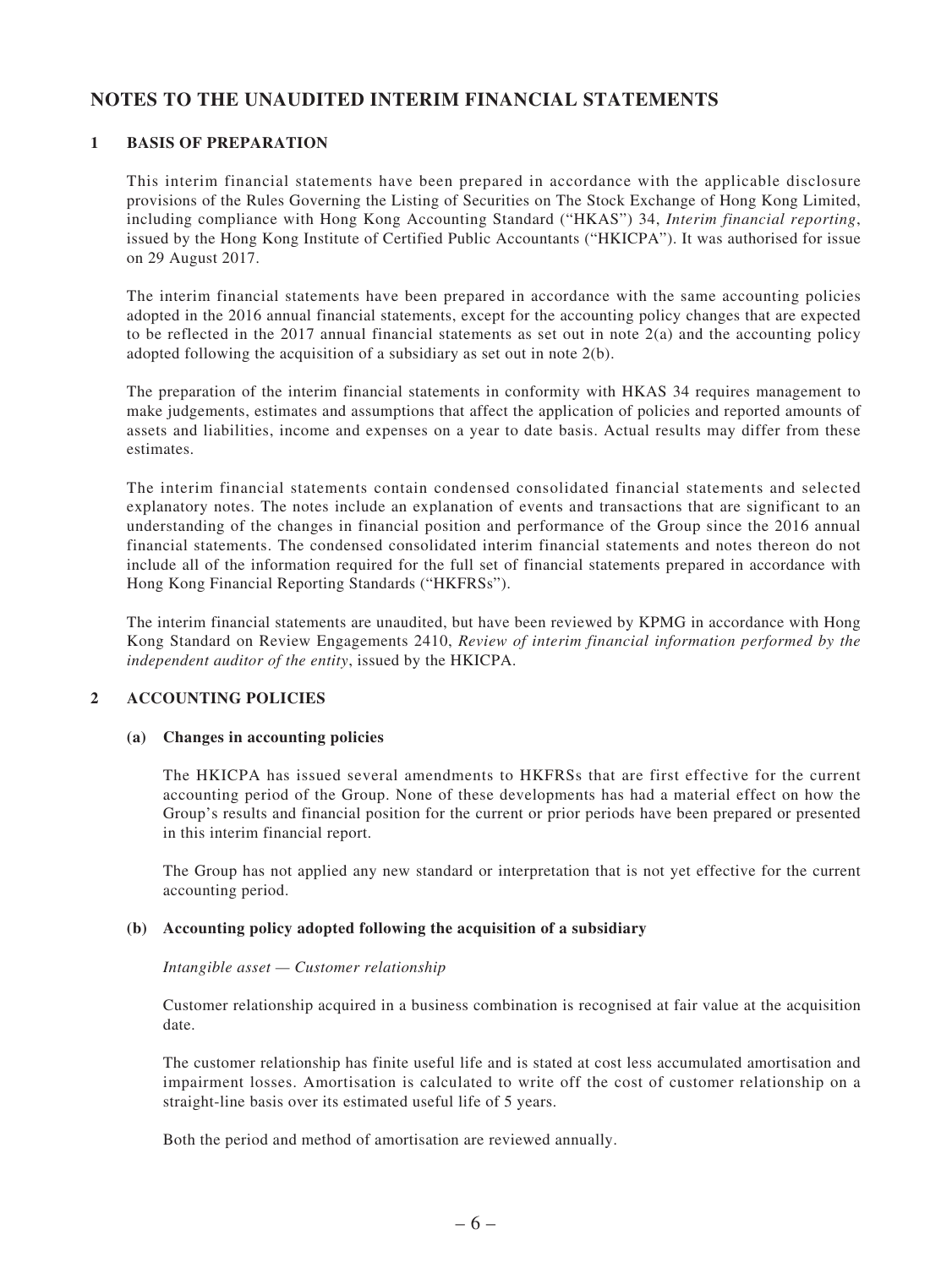#### **3 REVENUE**

Revenue represents the income from the sale of film, video and television rights, film and television drama distribution, theatre operation, food and beverage, promotion and advertising services, agency and consultancy services and proceeds from the sale of audio visual products.

The Group's customer base is diversified and there is no customer with whom transactions have exceeded 10% of the Group's revenue.

#### **4 SEGMENT REPORTING**

The Group manages its businesses by geography. In a manner consistent with the way in which information is reported internally to the Group's most senior executive management for the purposes of resources allocation and performance assessment, the Group has presented the following reportable segments. No operating segments have been aggregated to form the reportable segments, which are as follows:

- Hong Kong
- Mainland China
- **Taiwan**
- Singapore

The results of the Group's revenue from external customers for entities located in Hong Kong, Mainland China, Taiwan and Singapore are set out in the table below.

Each of the above reportable segments primarily derives its revenue from film exhibition, film and video distribution, film and television programme production and the provision of advertising and consultancy services. The reportable segments, Taiwan and Singapore, represent the performance of the joint ventures operating in Taiwan and Singapore, respectively. For the purposes of assessing segment performance and allocating resources between segments, the Group's senior executive management monitors the revenue and results attributable to each reportable segment on the following bases:

#### **Segment revenue and results**

Revenue is allocated to the reporting segments based on the local entities' location of external customers. Expenses are allocated to the reportable segments with reference to sales generated by those segments and the expenses incurred by those geographical locations or which otherwise arise from the depreciation and amortisation of assets attributable to those segments.

The measure used for reporting segment profit is adjusted operating profit after taxation where net finance costs, exchange differences and extraordinary items are excluded. To arrive at adjusted operating profit after taxation, the Group's profit is further adjusted for items not specifically attributable to individual segments, such as directors' and auditors' remuneration and head office or corporate administration costs.

In addition to receiving segment information concerning operating profit after taxation, management is provided with segment information concerning revenue.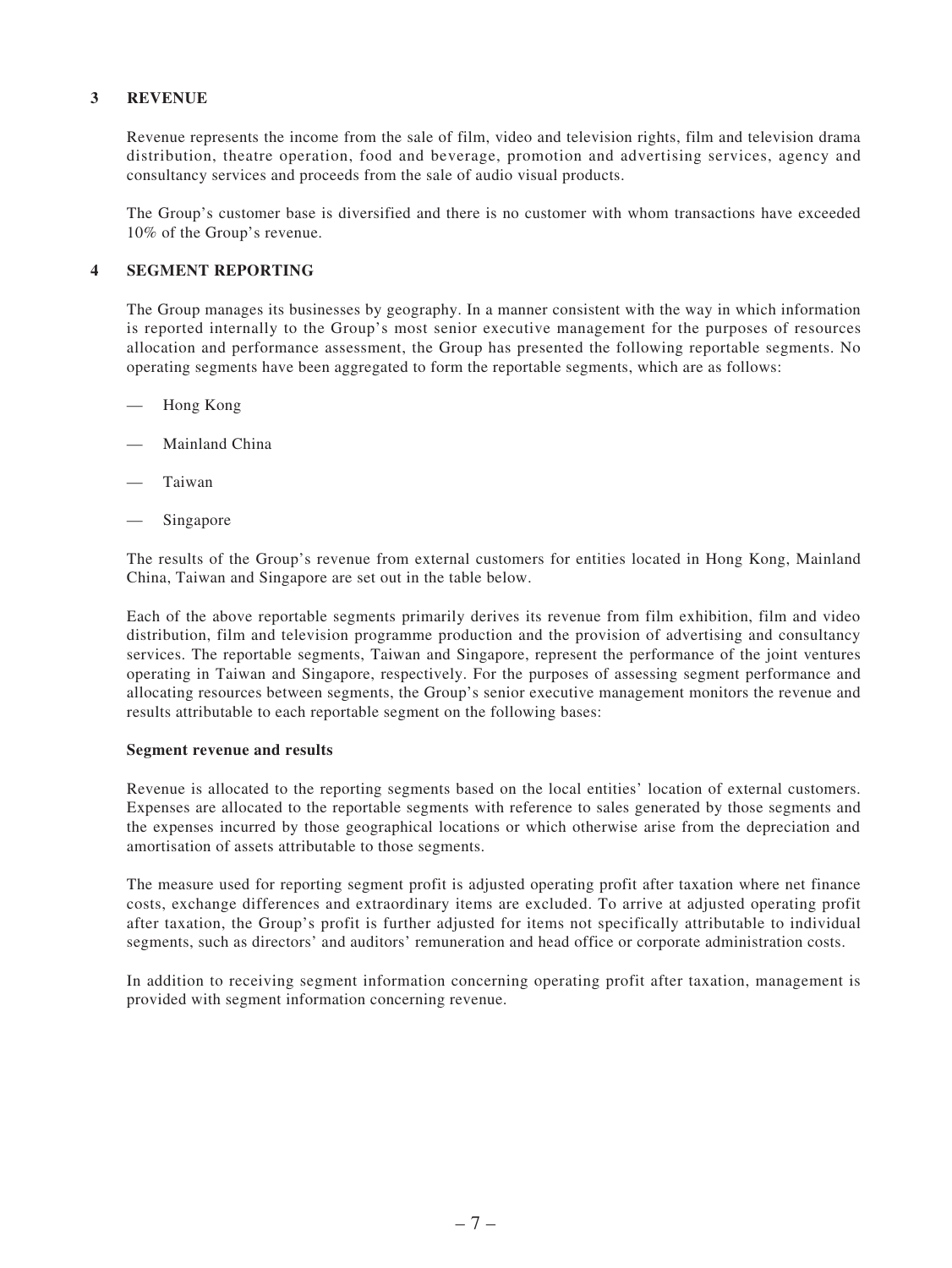Management evaluates performance primarily based on operating profit including the share of results of joint ventures of each segment. Intra-segment pricing is generally determined on an arm's length basis.

Segment information regarding the Group's revenue and results by geographical market is presented below:

|                                                                                      | Six months ended 30 June (Unaudited) |                          |                           |                         |                  |                  |                         |                                              |                              |                              |
|--------------------------------------------------------------------------------------|--------------------------------------|--------------------------|---------------------------|-------------------------|------------------|------------------|-------------------------|----------------------------------------------|------------------------------|------------------------------|
|                                                                                      |                                      | <b>Hong Kong</b>         | <b>Mainland China</b>     |                         | Taiwan           |                  |                         | Singapore                                    |                              | Total                        |
|                                                                                      | 2017<br><b>HK\$'000</b>              | 2016<br>HK\$'000         | 2017<br><b>HK\$'000</b>   | 2016<br>HK\$'000        | 2017<br>HK\$'000 | 2016<br>HK\$'000 | 2017<br><b>HK\$'000</b> | 2016<br>HK\$'000                             | 2017<br>HK\$'000             | 2016<br>HK\$'000             |
| <b>Segment revenue:</b>                                                              |                                      |                          |                           |                         |                  |                  |                         |                                              |                              |                              |
| Revenue<br>$-$ Exhibition<br>- Distribution and production<br>$-$ Corporate          | 127,045<br>16,285<br>1,318           | 123,299<br>21,742<br>696 | 476,892<br>49<br><b>-</b> | 554,431<br>946<br>2,087 | 235,802<br>2,854 | 223,765<br>1,855 | 203,381<br>5,729        | 204,888<br>2,508<br>$\overline{\phantom{0}}$ | 1,043,120<br>24,917<br>1,318 | 1,106,383<br>27,051<br>2,783 |
| Reportable segment revenue                                                           | 144,648                              | 145,737<br>-             | 476,941                   | 557,464                 | 238,656          | 225,620          | 209,110                 | 207,396                                      | 1,069,355                    | 1,136,217                    |
| Reportable segment profit/<br>(loss) after taxation                                  | 14,702                               | 8,433                    | 3,786                     | (29,005)                | 14,351           | 9,757            | 34,930                  | 34,561                                       | 67,769                       | 23,746                       |
| <b>Reconciliation — Revenue</b>                                                      |                                      |                          |                           |                         |                  |                  |                         |                                              |                              |                              |
| Reportable segment revenue<br>Share of revenue from joint<br>ventures in Taiwan and  |                                      |                          |                           |                         |                  |                  |                         |                                              | 1,069,355                    | 1,136,217                    |
| Singapore<br>Elimination of intra-segment                                            |                                      |                          |                           |                         |                  |                  |                         |                                              | (447,766)                    | (433,016)                    |
| revenue<br>Others                                                                    |                                      |                          |                           |                         |                  |                  |                         |                                              | (830)<br>(1,866)             | (5)<br>(13,257)              |
|                                                                                      |                                      |                          |                           |                         |                  |                  |                         |                                              | 618,893                      | 689,939                      |
| Reconciliation - Loss<br>before taxation                                             |                                      |                          |                           |                         |                  |                  |                         |                                              |                              |                              |
| Reportable profit after taxation<br>from external customers<br>Unallocated operating |                                      |                          |                           |                         |                  |                  |                         |                                              | 67,769                       | 23,746                       |
| expenses, net                                                                        |                                      |                          |                           |                         |                  |                  |                         |                                              | (176,370)                    | (57, 044)                    |
| Non-controlling interests<br>Income tax                                              |                                      |                          |                           |                         |                  |                  |                         |                                              | (1,929)<br>(5, 542)          | (1,711)<br>14,965            |
| Loss before taxation                                                                 |                                      |                          |                           |                         |                  |                  |                         |                                              | (116,072)                    | (20,044)                     |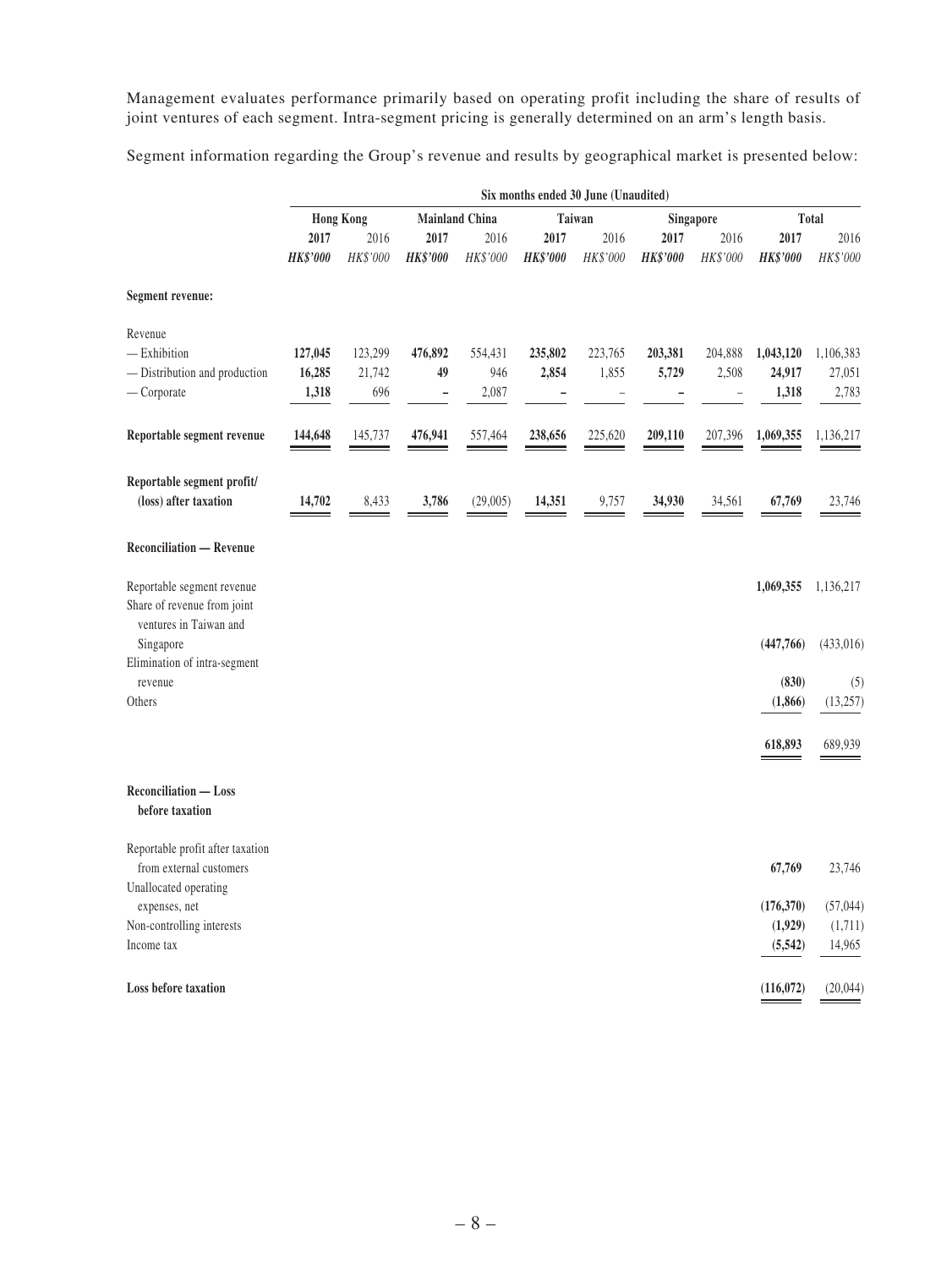### **5 LOSS BEFORE TAXATION**

Loss before taxation is arrived at after charging/(crediting):

|     |                                                                                                                                                                       | Six months<br>ended<br>30 June 2017<br><b>HK\$'000</b><br>(Unaudited) | Six months<br>ended<br>30 June 2016<br>HK\$'000<br>(Unaudited) |
|-----|-----------------------------------------------------------------------------------------------------------------------------------------------------------------------|-----------------------------------------------------------------------|----------------------------------------------------------------|
| (a) | <b>Finance costs</b>                                                                                                                                                  |                                                                       |                                                                |
|     | Interest on bank loans<br>Interest on convertible bonds<br>Interest on put options to non-controlling interest                                                        | 12,457<br>17,126<br>11,212                                            | 16,431<br>12,619                                               |
|     | Finance charges on obligations under finance leases<br>Other ancillary borrowing costs                                                                                | 1,585<br>695                                                          | 1,627<br>679                                                   |
|     |                                                                                                                                                                       | 43,075                                                                | 31,356                                                         |
|     |                                                                                                                                                                       | Six months<br>ended                                                   | Six months<br>ended                                            |
|     |                                                                                                                                                                       | 30 June 2017<br><b>HK\$'000</b>                                       | 30 June 2016<br>HK\$'000                                       |
| (b) | Other items                                                                                                                                                           | (Unaudited)                                                           | (Unaudited)                                                    |
|     | Cost of inventories<br>Cost of services provided<br>Fair value loss on a derivative financial asset                                                                   | 19,980<br>221,028<br>70,236                                           | 15,921<br>267,305                                              |
|     | Depreciation of property, plant and equipment<br>Amortisation of film rights                                                                                          | 12,272<br>2,866                                                       | 85,583<br>9,061                                                |
|     | Equity-settled share-based payment expenses<br>Compensation income from landlord for early termination of lease<br>Loss on disposals of property, plant and equipment | 25,429<br>692                                                         | (9, 913)<br>5,954                                              |
|     | Exchange (gain)/loss, net<br>Interest income from bank deposits                                                                                                       | (28, 421)<br>(6, 380)                                                 | 3,980<br>(1, 836)                                              |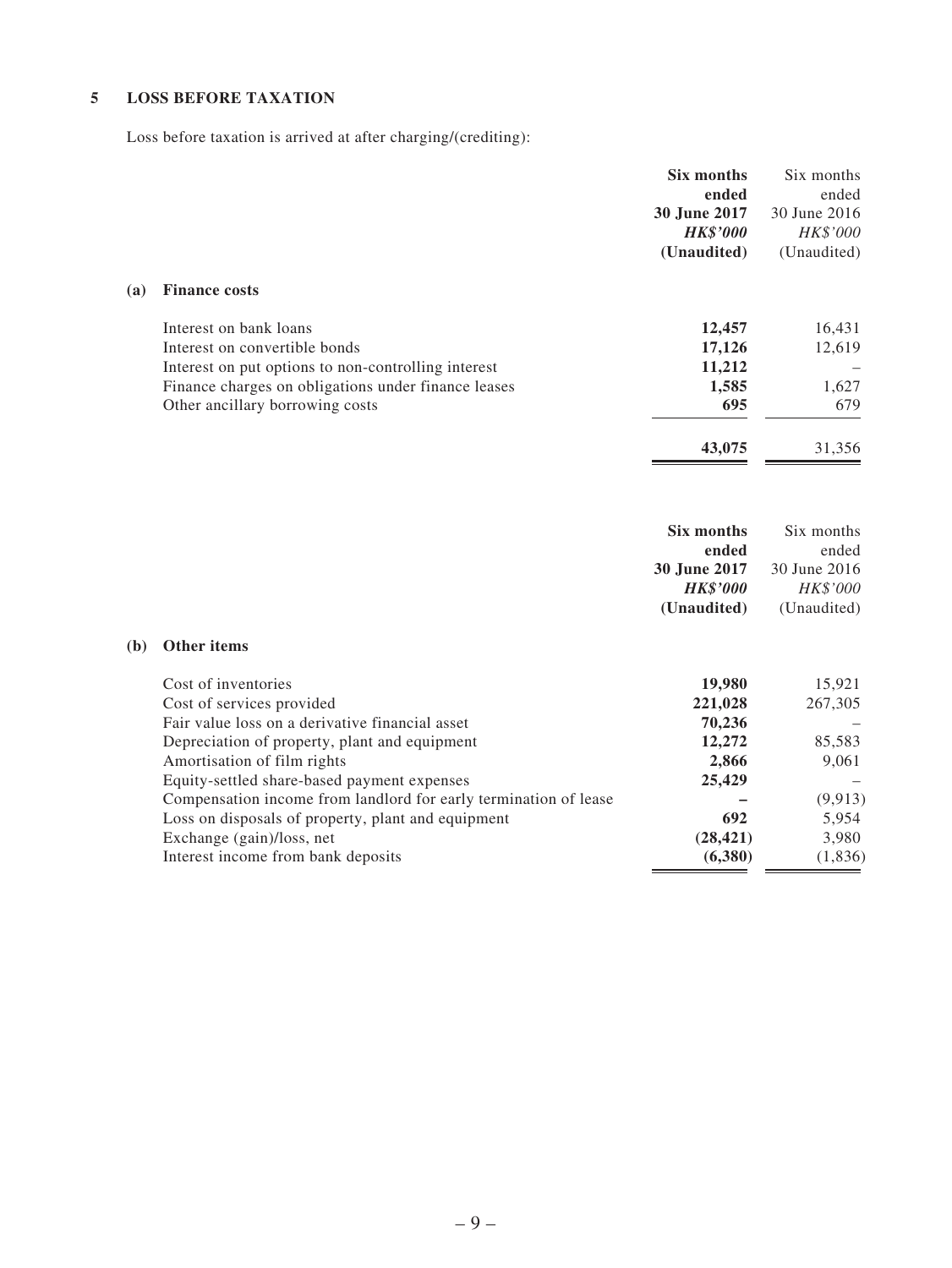#### **6 INCOME TAX**

Taxation in the consolidated income statement represents:

|                                                    | Six months          | Six months   |
|----------------------------------------------------|---------------------|--------------|
|                                                    | ended               | ended        |
|                                                    | <b>30 June 2017</b> | 30 June 2016 |
|                                                    | <b>HK\$'000</b>     | HK\$'000     |
|                                                    | (Unaudited)         | (Unaudited)  |
| Current income tax                                 |                     |              |
| Provision for Hong Kong tax                        | 2,303               | 1,631        |
| Provision for overseas tax                         | 7,214               | 15,945       |
| Under/(over) provision in respect of prior periods | 289                 | (128)        |
|                                                    | 9,806               | 17,448       |
| Deferred tax — overseas                            |                     |              |
| Origination and reversal of temporary differences  | (15,348)            | (2,483)      |
| Actual tax (credit)/charge                         | (5, 542)            | 14,965       |

The provision for Hong Kong Profits Tax is calculated by applying the estimated annual effective tax rate of 16.5% (2016: 16.5%) to the six months ended 30 June 2017.

Taxation for subsidiaries outside Hong Kong is similarly calculated using the estimated annual effective rates of taxation that are expected to be applicable in the relevant jurisdictions.

#### **7 LOSS PER SHARE**

#### **(a) Basic loss per share**

The calculation of basic loss per share is based on the loss attributable to equity holders of the Company of HK\$108,601,000 (six months ended 30 June 2016: HK\$33,298,000) and the weighted average number of ordinary shares of 2,743,065,878 (2016: 2,742,519,248 shares) in issue during the period.

*Weighted average number of ordinary shares (basic)*

|                                                          | 2017          | 2016          |
|----------------------------------------------------------|---------------|---------------|
|                                                          | Number of     | Number of     |
|                                                          | shares        | shares        |
|                                                          | (Unaudited)   | (Unaudited)   |
| Issued ordinary shares at 1 January                      | 2,742,519,248 | 2,742,519,248 |
| Effect of share options exercised                        | 546,630       |               |
| Weighted average number of ordinary shares as at 30 June | 2,743,065,878 | 2,742,519,248 |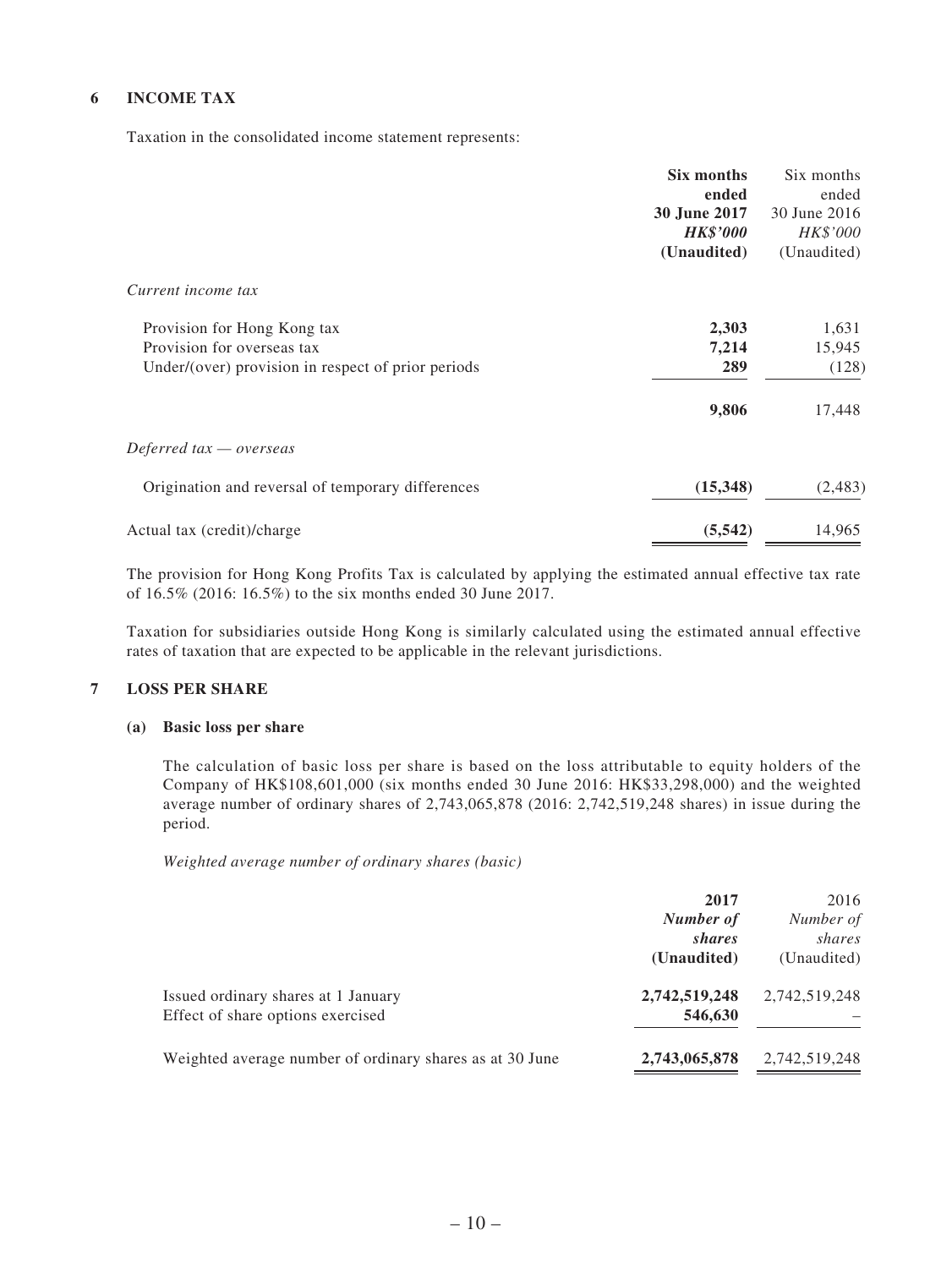#### **(b) Diluted loss per share**

Diluted loss per share is calculated by adjusting the weighted average number of ordinary shares outstanding to assume exercise or conversion of all dilutive potential ordinary shares. The Company has two (2016: two) categories of dilutive potential ordinary shares: share options and convertible bonds. The convertible bonds are assumed to have been converted into ordinary shares and the net loss is adjusted to eliminate the interest expense less the tax effect. The calculation for share options is determined by the number of shares that could have been acquired at fair value (determined as the average market price of the Company's shares for the period) based on the monetary value of the subscription rights attached to the outstanding share options.

For the six months ended 30 June 2017, the potential ordinary shares arising from the assumed conversion of convertible bonds and exercise of share options are not included in the calculation of adjusted loss per share as they were either anti-dilutive or had no dilutive effect.

For the six months ended 30 June 2016, the potential ordinary shares arising from the assumed conversion of convertible bonds and exercise of share options were not included in the calculation of adjusted loss per share as they were anti-dilutive.

#### **8 TRADE RECEIVABLES**

The Group usually grants credit periods ranging from one to three months. Each customer has a credit limit and overdue balances are regularly reviewed by management.

As of the end of the reporting period, the ageing analysis of trade receivables, based on the invoice date and net of allowance for doubtful debts, is as follows:

|                                   | As at           | As at       |
|-----------------------------------|-----------------|-------------|
|                                   | 30 June         | 31 December |
|                                   | 2017            | 2016        |
|                                   | <b>HK\$'000</b> | HK\$'000    |
|                                   | (Unaudited)     | (Audited)   |
| Within 1 month                    | 15,490          | 10,841      |
| Over 1 month but within 2 months  | 5,808           | 3,564       |
| Over 2 months but within 3 months | 5,251           | 585         |
| Over 3 months                     | 8,113           | 6,247       |
|                                   | 34,662          | 21,237      |
|                                   |                 |             |

At 30 June 2017, trade receivables of the Group include amounts totalling HK\$41,360,000 (31 December 2016: HK\$41,972,000) due from related companies and an amount of HK\$Nil (31 December 2016: HK\$1,452,000) due from a joint venture, which are unsecured, interest-free and recoverable within one year. Trade receivables due from related companies of HK\$41,360,000 (31 December 2016: HK\$41,012,000) associated with the disposal group were reclassified as held for sale at 30 June 2017.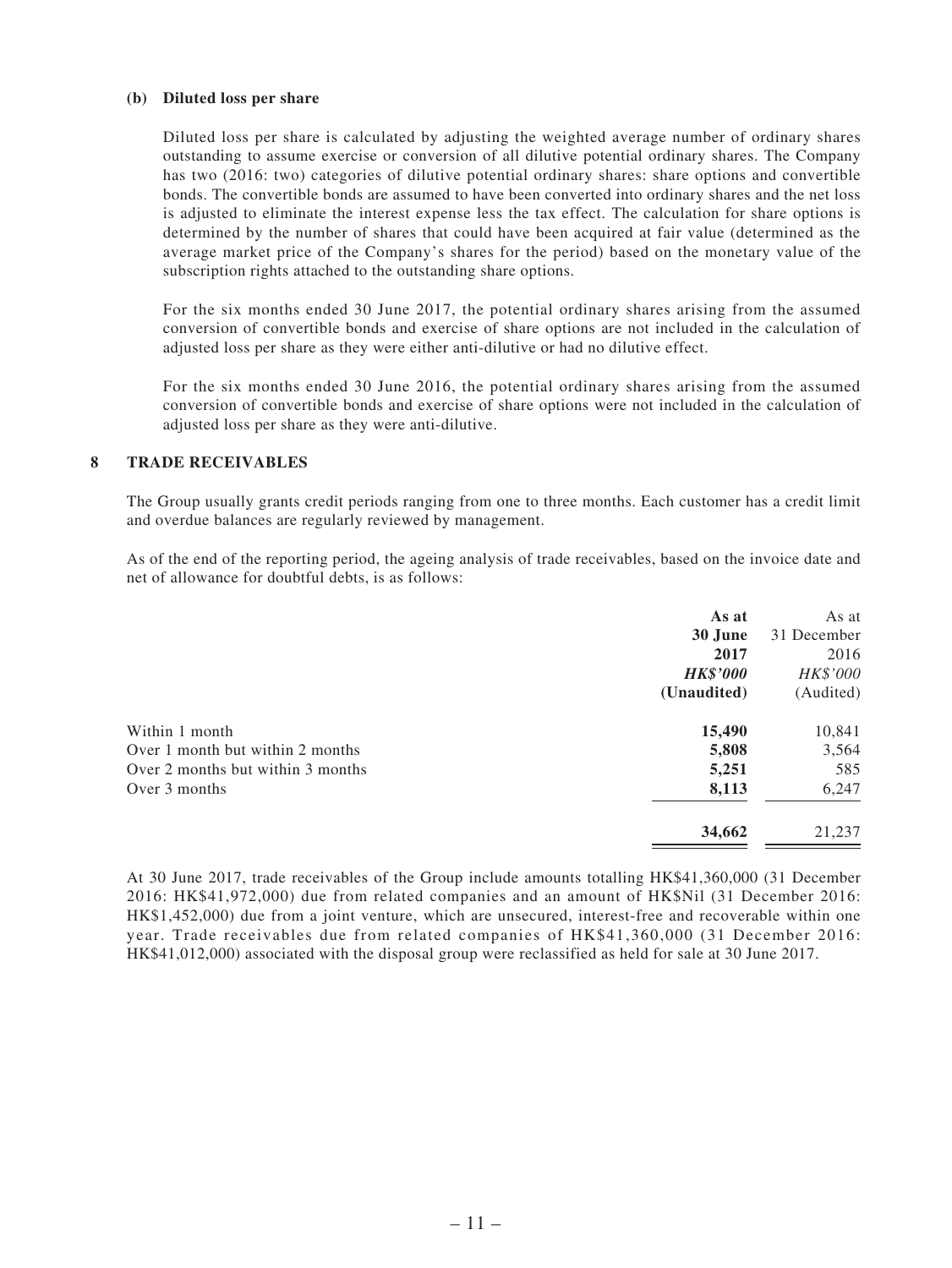#### **9 TRADE PAYABLES**

As of the end of the reporting period, the ageing analysis of trade payables, based an invoice date, is as follows:

|                       | As at           | As at       |
|-----------------------|-----------------|-------------|
|                       | 30 June         | 31 December |
|                       | 2017            | 2016        |
|                       | <b>HK\$'000</b> | HK\$'000    |
|                       | (Unaudited)     | (Audited)   |
| Current to 3 months   | 44,061          | 32,266      |
| Within 4 to 6 months  | 1,030           | 162         |
| Within 7 to 12 months | 520             | 383         |
| Over 1 year           | 11,243          | 10,683      |
|                       | 56,854          | 43,494      |

As at 30 June 2017, the trade payables of the Group include the amounts totalling HK\$27,370,000 (31 December 2016: HK\$35,765,000) due to related companies which were unsecured, interest-free and repayable on demand. Trade payables due to related companies of HK\$27,340,000 (31 December 2016: HK\$35,734,000) associated with the disposal group were reclassified as held for sale at 30 June 2017.

#### **10 DISPOSAL GROUP HELD FOR SALE**

On 25 January 2017, Giant Harvest Limited ("Giant Harvest"), an indirect wholly-owned subsidiary of the Company, entered into a sale and purchase agreement (the "Sale and Purchase Agreement") with True Vision Limited ("True Vision"), pursuant to which Giant Harvest conditionally agreed to sell and True Vision conditionally agreed to purchase, the entire equity interest of City Entertainment Corporation Limited ("CECL") at an initial consideration of RMB3.286 billion, subject to subsequent price adjustment, if any (the "Disposal"). OSGH (China), the entity operating the Group's film exhibition business in Mainland China, is owned as to 92.59% by CECL and 7.41% by Xin Ye following the Deemed Disposal which took place during the year ended 31 December 2016. As at 30 June 2017, an amount of RMB400,000,000 (equivalent to HK\$456,530,000) was received by the Group in connection to the Disposal and such amount was included under "other payables and accrued charges".

Pursuant to the Sale and Purchase Agreement, CECL underwent a reorganisation by including only entities that are relevant to the Group's film exhibition business in Mainland China prior to the completion of the Disposal (the "Reorganisation"). The assets and liabilities of CECL, after taking into account the impact of the Reorganisation, comprise the disposal group held for sale. The Disposal was completed on 28 July 2017 at RMB3.290 billion.

Management assessed that the criteria for the classification of the disposal group held for sale were fulfilled as at 31 December 2016 and 30 June 2017 based on the facts and circumstances specific to the Disposal. The assets and liabilities of the disposal group held for sale are presented separately in the consolidated statement of financial position as at 31 December 2016 and 30 June 2017.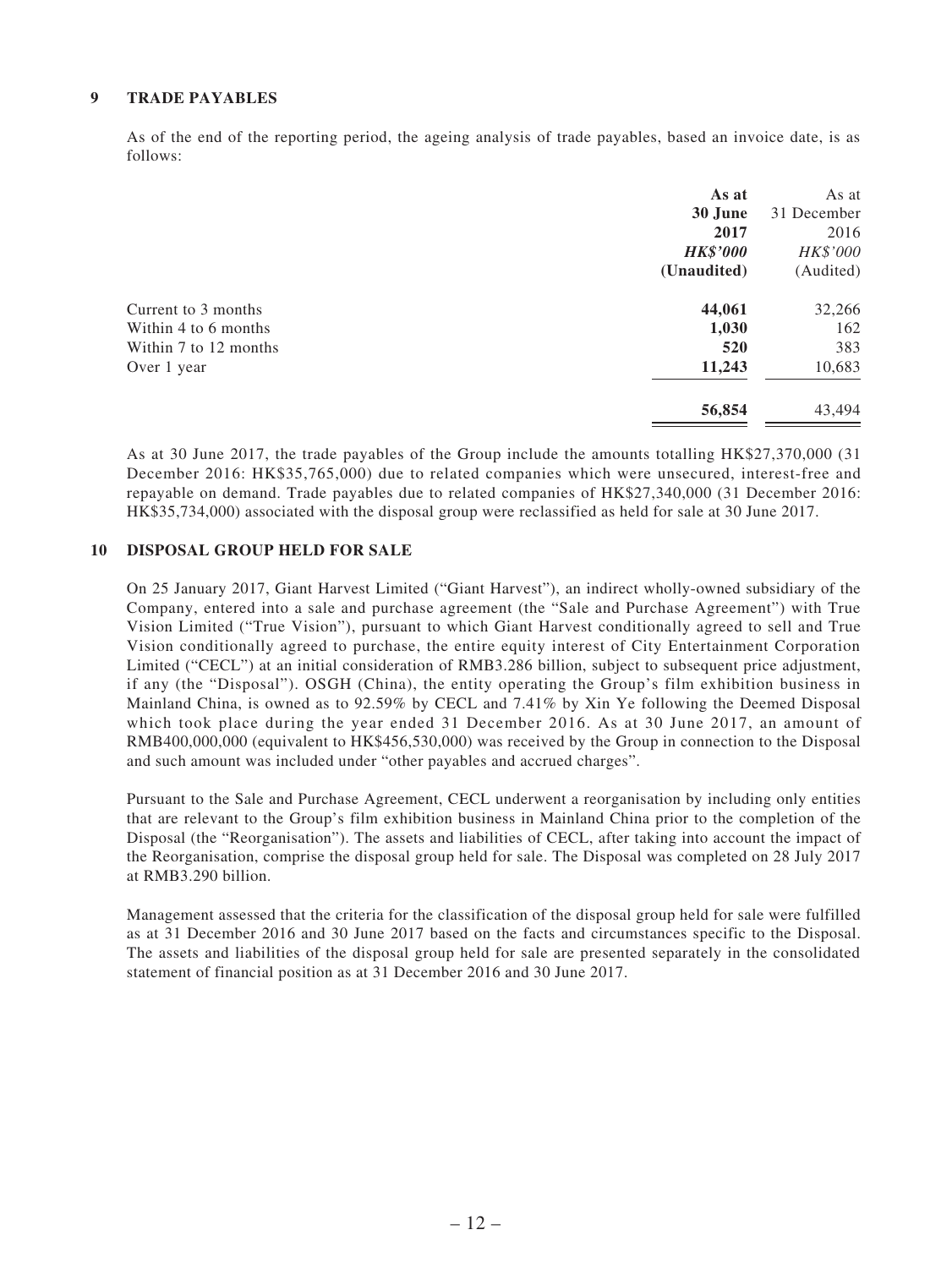# **MANAGEMENT DISCUSSION AND ANALYSIS**

### **Operation and Financial Review**

During the period under review, the Group's revenue decreased by 10.3% to HK\$619 million and the gross profit decreased by 5.8% to HK\$375 million. The gross profit margin improved to 60.6% (30 June 2016: 57.7%). Loss attributable to equity holders of the Company increased to HK\$108.6 million as compared to HK\$33.3 million for the corresponding period in last year. Excluding the film exhibition business in Mainland China (the "Disposed Business") which was disposed of (the "Disposal") subsequently on 28 July 2017 (the "Closing") and several one-off expenses, the profit attributable to equity holders was HK\$21 million in this period, representing a significant improvement of HK\$26 million compared to the loss attributable to equity holder of HK\$5 million in the corresponding period last year on a likefor-like basis.

The Disposal was completed subsequently on 28 July 2017 at a consideration of RMB3.290 billion, which was adjusted from the initial consideration of RMB3.286 billion and subject to subsequent price adjustment, if any. A significant gain from the Disposal is expected to be recognised by the Group for the year ending 31 December 2017.

The revenue of the cinema operations in Hong Kong remained stable compared to the same period last year. The decrease in the Group's revenue was mainly attributable to the Disposed Business. Due to keen competition, the revenue of the Disposed Business decreased by HK\$77.5 million to HK\$476.9 million in this period, representing a drop of 14%.

The gross profit margin was improved for the period under review as a result of continuous improvement of operating efficiency.

Share of profits from our joint venture investments in Singapore and Taiwan in aggregate increased from HK\$44.4 million to HK\$50.5 million for the period under review and the increase was predominantly contributed by the Taiwan operation as a result of spring back of market gross box office receipts in Taiwan and also the improvement in operating efficiency of the Group.

Loss attributable to equity holders increased significantly compared to the same period in last year. Apart from the decline in performance of the Disposed Business mentioned above, the recognition of several one-off expenses such as (i) one-off expenses incurred by the Group for the satisfaction of conditions precedent for the closing of the Disposal; (ii) professional commission and fees and compliance cost mainly arising from the Disposal; and (iii) a one-off expense attributable to share options granted by the Company during the period under review, further contributed to the loss.

As at 30 June 2017, cash and cash equivalents of the Group amounted to HK\$384 million (31 December 2016: HK\$152 million). The Group's outstanding borrowings amounting to HK\$638 million (31 December 2016: HK\$595 million) comprise mainly of interest bearing bank loans of HK\$432 million (31 December 2016: HK\$411 million) and convertible bonds of HK\$206 million (31 December 2016: HK\$184 million). The Group's gearing ratio (measured as total borrowings to total assets) decreased to 17.9% (31 December 2016: 18.9%) under the effort of the Group's effective liquidity management.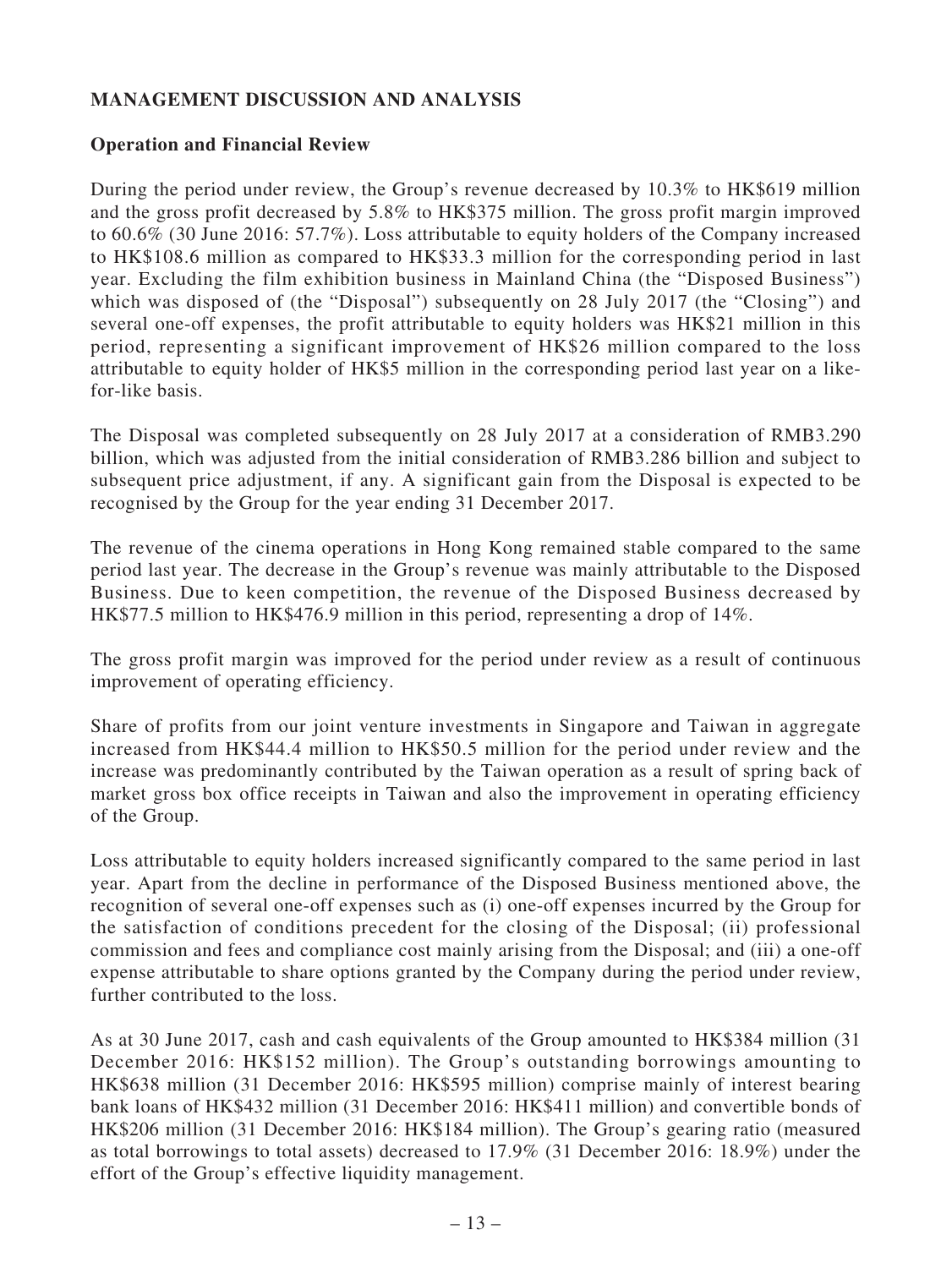### **Business Review**

### *Film Exhibition*

During the six months ended 30 June 2017, the Group operated 106 cinemas with 772 screens across Mainland China, Hong Kong, Taiwan and Singapore, an increase of 6.0% and 4.7% respectively from 100 cinemas with 737 screens for the corresponding period in last year. The Group's cinemas served close to 26 million guests during the period, a decrease of 7.1% which was mainly originated from the Disposed Business. The major Hollywood blockbusters released during this period were *Beauty And The Beast (*美女與野獸*), Fast & Furious 8 (*狂野 時速*8), Wonder Woman (*神奇女俠*), The Boss Baby (*波士*BB), Logan (*盧根*), Transformers: The Last Knight (*變形金剛*5*:最後的騎士*).* The major Chinese language blockbusters were *Kung Fu Yoga (*功夫瑜伽*), Journey to the West: Demon Chapter (*西遊伏妖篇*)* in Hong Kong and Mainland China*; Dangal (*摔跤吧!爸爸*)* in Mainland China and Taiwan.

#### **Operating Statistics of the Group's Cinemas**

|                                   | <b>Mainland</b> | China Hong Kong | Taiwan | <b>Singapore</b> |
|-----------------------------------|-----------------|-----------------|--------|------------------|
| Number of cinemas*                | 76              |                 |        |                  |
| Number of screens*                | 531             | 23              | 127    | 91               |
| Admissions ( <i>million</i> )     | 11.3            | 1.3             | 8.3    | 4.7              |
| Net average ticket price $(HK\$ ) | 34              | 85              | 59     | 59               |

\* as at 30 June 2017

*Note:* Three more cinemas in Mainland China and one cinema in Singapore were under construction. The three cinemas under construction in Mainland China, together with all other Group's cinemas in Mainland China, were disposed of subsequently on 28 July 2017. The cinema under construction in Singapore is expected to commence operation in the second half of 2017.

The Group is committed to pursue visual and audio effect perfection to bring a new moviegoing experience for our audiences. All of the screens in the cinemas of the Group are fully installed with digital projection equipment and are 3D compatible. There were twelve IMAX® screens in total for the Group in Mainland China and Taiwan as at 30 June 2017. Apart from digital IMAX® screens, the Group continued to upgrade the ultra-high resolution Sony 4K Projection System, 4DX<sup>™</sup>, D-Box Motion Chairs and the advanced panorama Dolby Atmos, DTSX sound systems in our cinemas.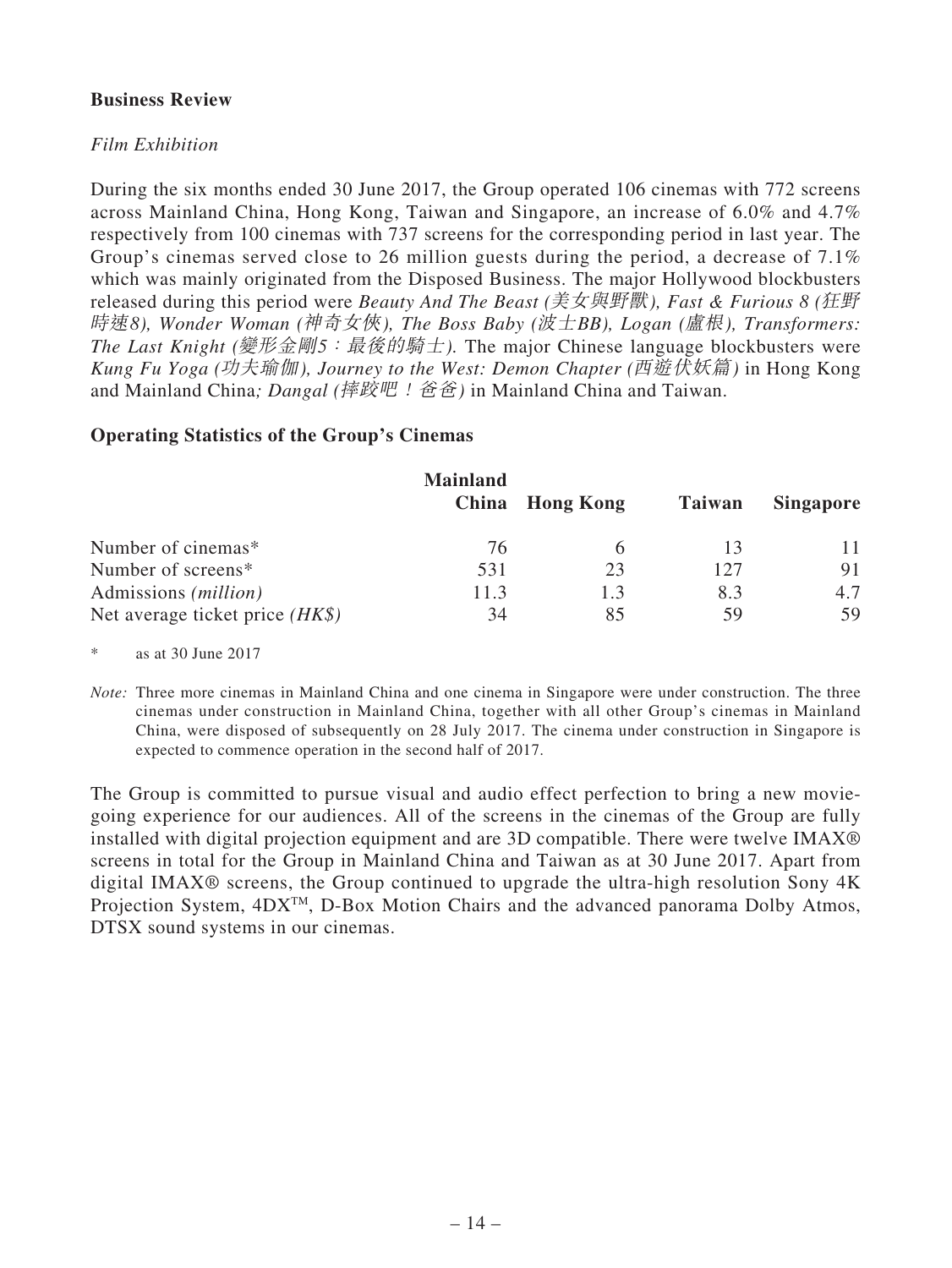# *Mainland China*

*Operating Statistics of the Group's Cinemas in Mainland China*

|                                                        | <b>June 2017</b> | June $2016$ |
|--------------------------------------------------------|------------------|-------------|
| Number of cinemas*                                     | 76               | 71          |
| Number of screens*                                     | 531              | 498         |
| Admissions ( <i>million</i> )                          | 11.3             | 13.7        |
| Net average ticket price <i>(RMB)</i>                  | 30               | 30          |
| Gross box office receipts $(RMB$ million) <sup>#</sup> | 371              | 438         |

<sup>\*</sup> as at 30 June 2017

before deduction of government taxes and charges

*Note:* Three more cinemas in Mainland China were under construction. All of the Group's cinemas in Mainland China were disposed of subsequently on 28 July 2017.

The market gross box office receipts in Mainland China increased by 10.2% to RMB27.1 billion in this period. The Group's gross box office receipts generated by multiplexes in Mainland China decreased by 15% as compared with the corresponding period last year. Despite the net average ticket price was maintained stably at RMB30, the Group's multiplexes in Mainland China recorded a 18% drop in admissions to approximately 11.3 million patrons in the period under review as compared to the corresponding period in last year, mainly resulted from the keen competition in Mainland China. The earnings before interest, tax and depreciation of our exhibition business in Mainland China also decreased by 62% from the same period last year to HK\$33.9 million in this period.

The Disposed Business was sub-scale compared to its competitors and the Company believed that significant investment would be required to develop the Disposed Business in order to compete with the larger players, which may lead to the Company incurring significant amount of additional financing and depreciation expenses that would adversely impact the Group's overall profitability in the future. The loss incurred by the Group for the years ended 31 December 2015 and 2016 were largely owing to the underperformance of the Disposed Business and the Company considered that the Disposal would relieve the pressure on overall profitability of the Group.

On 25 January 2017, the Group entered into a sale and purchase agreement with a buyer to sell the Disposed Business at an initial consideration at approximately RMB3.286 billion.

The Disposal was completed subsequent to the period under review on 28 July 2017 at the consideration of approximately RMB3.290 billion. The Group had already received on the same day an amount equivalent in USD of approximately RMB3.02 billion (being the consideration, net of the PRC tax payment) from a buyer in Hong Kong. At the completion of the Disposal, the cinema exhibition business of the Group in Mainland China was completely transferred to the buyer.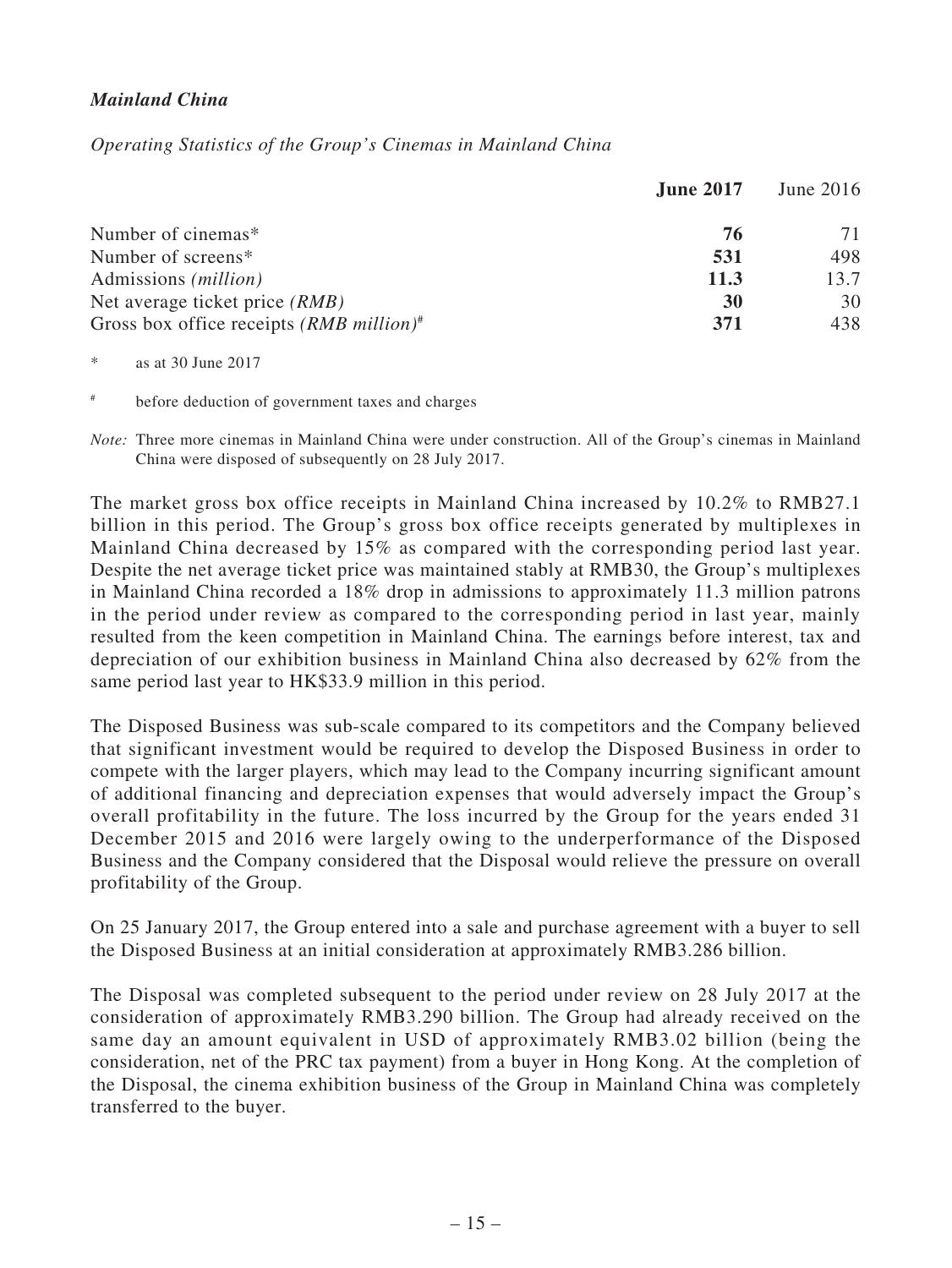# *Hong Kong*

*Operating Statistics of the Group's Cinemas in Hong Kong*

|                                          | <b>June 2017</b> | June $2016$ |
|------------------------------------------|------------------|-------------|
| Number of cinemas*                       | 6                |             |
| Number of screens*                       | 23               | 21          |
| Admissions ( <i>million</i> )            | 1.3              | 1.2         |
| Net average ticket price $(HK\$ )        | 85               | 87          |
| Gross box office receipts (HK\$ million) | 106              | 106         |

 $*$  as at 30 June 2017

During the period under review, the Hong Kong market as a whole recorded gross box office receipts of HK\$983 million, a decrease of 3.9% from HK\$1,023 million for the corresponding period last year. Notwithstanding the decline of market performance, the Group's cinemas in Hong Kong had been able to outperform the market to maintain the gross box office receipts at HK\$106 million (30 June 2016: HK\$106 million). The major blockbusters for the period were *Beauty And The Beast (*美女與野獸*)*, *Fast & Furious 8 (*狂野時速*8)*, *Wonder Woman (*神 奇女俠*)*, *The Boss Baby (*波士*BB)* and *Logan (*盧根*)*. Number of admissions increased from 1.2 million to 1.3 million while the net average ticket price lessened from HK\$87 to HK\$85.

#### *Taiwan*

*Operating Statistics of the Group's Cinemas in Taiwan*

|                                         | <b>June 2017</b> | <b>June 2016</b> |
|-----------------------------------------|------------------|------------------|
| Number of cinemas*                      | 13               | 13               |
| Number of screens*                      | 127              | 127              |
| Admissions ( <i>million</i> )           | 8.3              | 7.8              |
| Net average ticket price (NTD)          | 236              | 239              |
| Gross box office receipts (NTD billion) | <b>2.0</b>       | 1.9              |

as of 30 June  $2017$ 

During the period, Taipei City's market gross box office receipts amounted to NTD2.04 billion (30 June 2016: NTD1.90 billion), an increase of 7.4%. The Group's 35.71%-owned Vie Show cinema circuit ("Vie Show") recorded total box office receipts of NTD1,964 million, which represented a 5.1% growth compared to the same period last year. The growth was preliminarily attributable to plenty of supply of famous Hollywood blockbusters in the first half of 2017 such as *Fast & Furious 8 (*速度與激情*8), Wonder Woman (*神奇女俠*), Beauty And The Beast (*美女與野獸*), The Mummy (*盜墓迷城*), Logan (*盧根*), Pirates Of The Caribbean: Dead Men Tell No Tales (*加勒比海盜:惡靈啟航*)*. Similar to past few years, Vie Show continued to uphold its leading position with a market share of 42% in the period under review.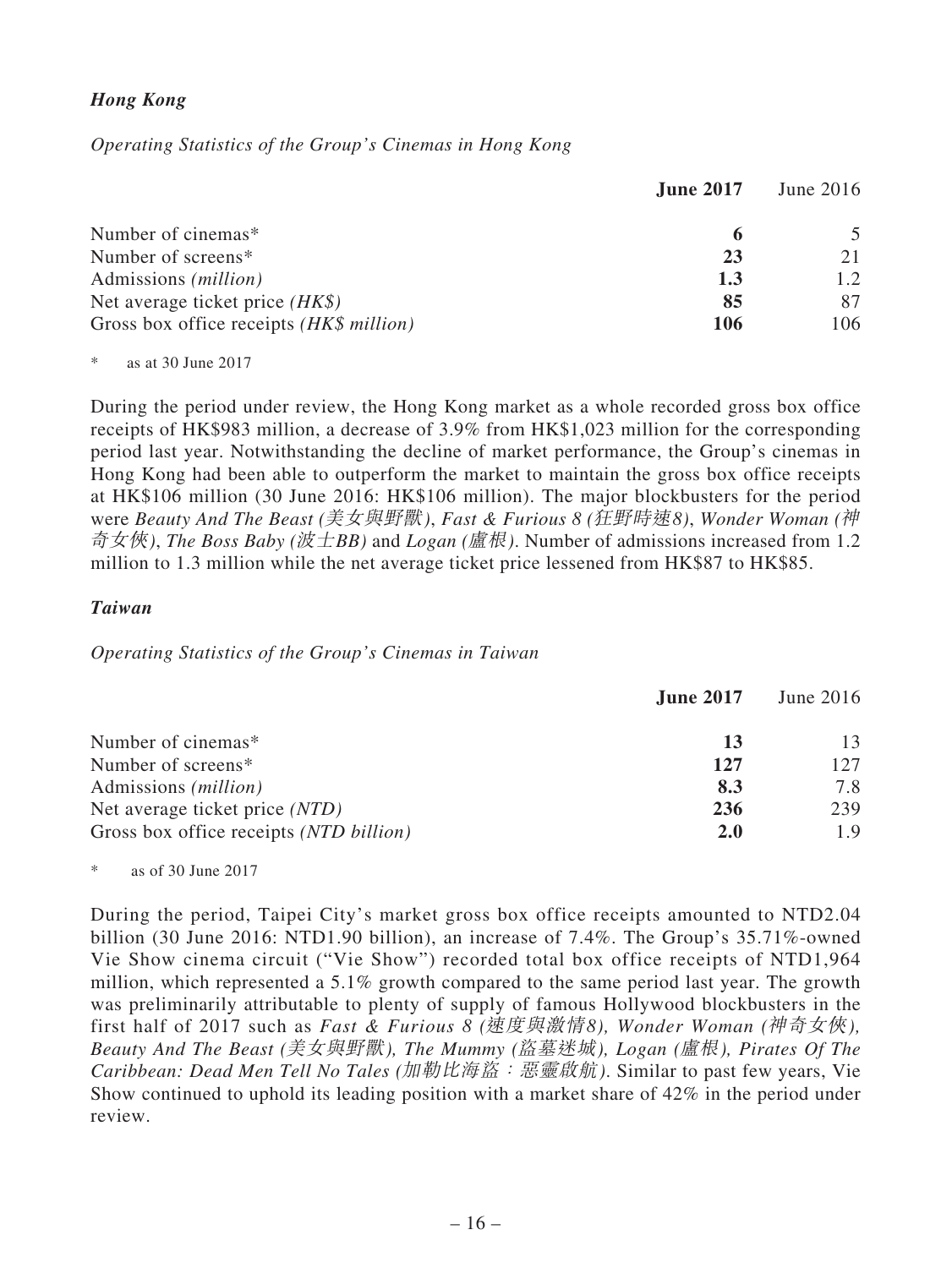The Group's share of net profit from Vie Show increased from HK\$9.4 million to HK\$13.9 million compared to the corresponding period last year. Apart from continual investing in new cinemas to expand the market share as well as box office income, Vie Show also focused on cost control and developing e-voucher ticketing system to improve operating efficiency. Apart from traditional cinema exhibition, Vie Show also presented numerous alternative contents which were well welcomed by the market in order to enhance the cinematic experiences.

For the distribution business, Vie Vision Pictures Co. Ltd recorded satisfactory revenue growth by distributing several famous movies such as *John Wick: Chapter 2 (*捍衛任務2:殺 神回歸*)* and *DiDi's Dreams (*吃吃的愛*)* compared to the corresponding period in 2016.

For non box office income, Gold-class multiplexes were equipped with a dedicated catering team to provide a more comprehensive cinema experiences to our audience and contributed considerable profit for Vie Show. During the period, Vie Show launched a well known Sanrio cartoon character themed restaurant in the cinema located at Mitsui Outlet Park, namely "Hello Kitty Red Carpet". This themed restaurant is decorated with Hello Kitty, providing a variety of food and beverage and so the patrons can now immerse themselves in all things Hello Kitty related, which were welcomed by the market.

### *Singapore*

### *Operating Statistics of the Group's Cinemas in Singapore*

|                                         | <b>June 2017</b> | June $2016$ |
|-----------------------------------------|------------------|-------------|
| Number of cinemas*                      | 11               | 11          |
| Number of screens*                      | 91               | 91          |
| Admissions ( <i>million</i> )           | 4.7              | 4.9         |
| Net average ticket price $(S\$ )        | <b>10.6</b>      | 10.2        |
| Gross box office receipts (S\$ million) | 50.3             | 50.1        |

\* as at 30 June 2017

*Note:* One cinema in Singapore is under construction, it is expected the cinema under construction to be opened before December 2017.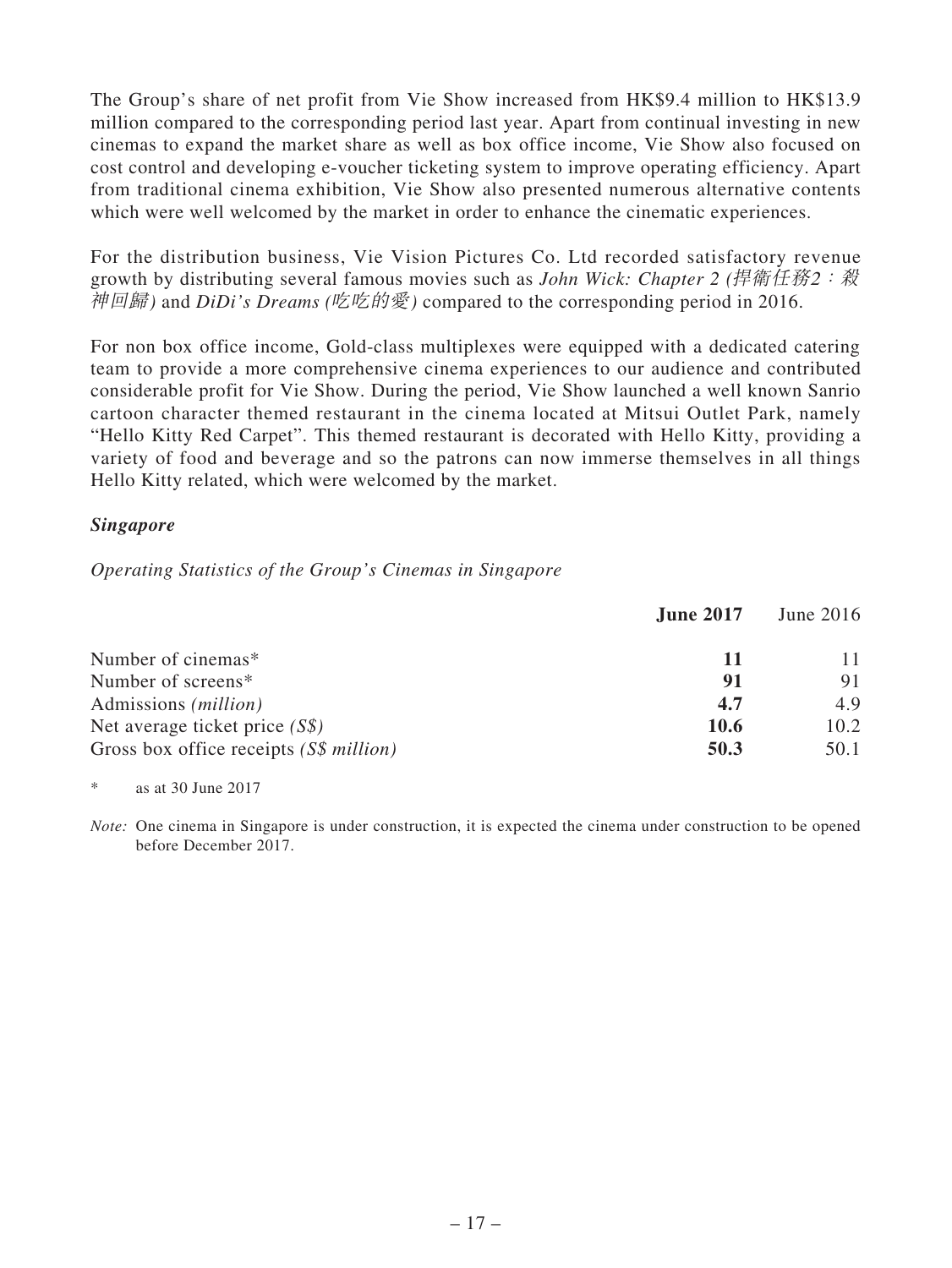For the period under review, the Singapore market's box office receipts amounted to S\$110 million, representing a decrease of 6.8% from S\$118 million for the corresponding period last year. The Group's 50%-owned Golden Village cinema circuit ("GV") maintained its leading position with a market share of 46% by reporting box office receipts of S\$50.3 million for the period, a slight increase of 0.4% from S\$50.1 million for the same period last year. The increase in box office receipts was largely resulted from better pricing strategy and the variety of movie products offered by GV to attract the audience which resulted in the increase in net average ticket price and also lesser decrease in admission number when compared to the market. A number of Hollywood summer blockbusters arrived at the market, *namely Beauty And The Beast (*美女與野獸*), Fast & Furious 8 (*狂野時速*8), Wonder Woman (*神奇女俠*), Guardians Of The Galaxy Vol. 2* (銀河守護隊*2) and Logan (*盧根*)*, all of which were wellreceived by audience. To expand the exhibition business and to maintain the market share, GV has further invested in opening a new cinema in Paya Lebar, which is to be opened before December 2017.

During the reporting period, the Group's share of net profit from Singapore operation stood steadily at HK\$34.9 million compared to HK\$34.6 million for the corresponding period last year.

# **Film & TV Programme Distribution and Production**

The Group's film distribution and production business recorded revenue of HK\$25 million compared to HK\$27 million in the corresponding period last year. The distribution revenue was mainly generated by distributing *The Yuppie Fantasia 3 (*小男人週記*3), The Sleep Curse (*失眠*)* and *L For Love, L For Lies Too (*失戀日*)* in Hong Kong region, *Shock Wave (*拆彈專家*)* in Hong Kong and Singapore region, and *John Wick: Chapter 2 (*捍衛任務*2*:殺神回歸*)* in Singapore and Taiwan region.

The profit from the Group's film distribution and production business arrived at HK\$7 million in this period compared to a loss of HK\$2 million in the same period last year. The improvement was predominantly attributable to the increase in licensing income of the Group's film library which possessed high profitability.

The Group will continue to seek for movies and TV series investments as well as Intellectual Property redevelopment in the coming years by means of both self-investment and coproduction with local and overseas studios and TV producers. The Group's film library with perpetual distribution rights continued generating steady licensing income to the Group.

### **EVENT AFTER THE REPORTING PERIOD**

On 25 January 2017 the Group entered into a sale and purchase agreement with a buyer to dispose of the cinema exhibition business in Mainland China.

The Disposal was completed on 28 July 2017 at a consideration of RMB3.290 billion, adjusted from RMB3.286 billion and subject to subsequent price adjustment, if any. The Group had already received at the same day an amount equivalent in USD of approximately RMB3.02 billion (being the consideration, net of the PRC tax payment) from a buyer in Hong Kong. At the completion of the Disposal, the film exhibition business of the Group in Mainland China was completely transferred to the buyer.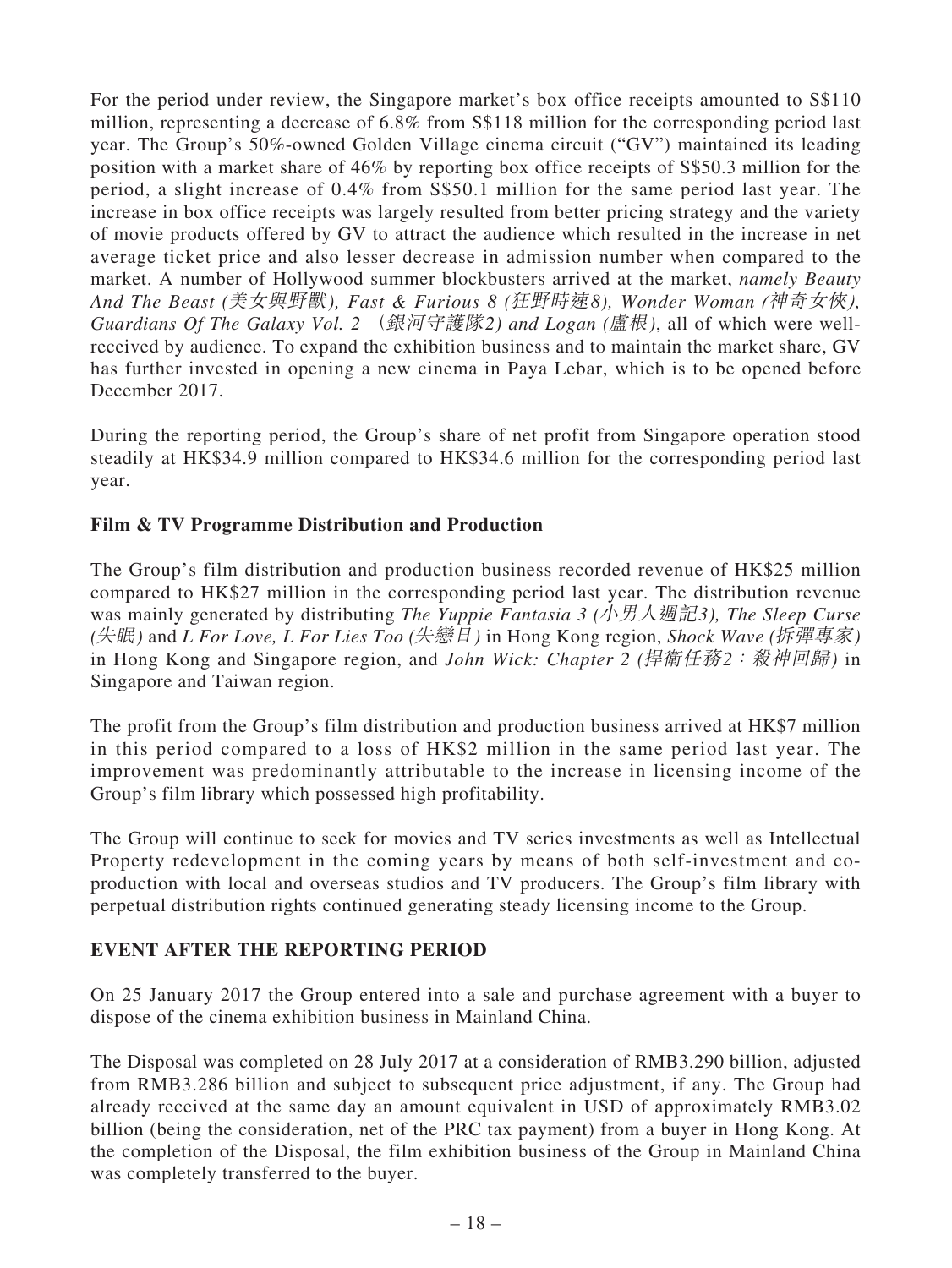Details of the Disposal are also set out in the Company's announcements dated 9 February 2017, 7 March 2017, 19 April 2017, 21 June 2017, 27 June 2017, 20 July 2017, 28 July 2017 and 10 August 2017 and the Company's circular to shareholders dated 13 March 2017.

After the end of the reporting period, the directors proposed a special dividend of HK\$0.351 per ordinary shares amounting to HK\$1,002,000,000, which was based on 2,855,273,677 ordinary shares in issue on the date of declaration. The special dividend declared after the end of the reporting period has not been recognised as liabilities at the end of the reporting period.

# **PROSPECTS**

The disposal of film exhibition business in Mainland China was completed subsequently on 28 July 2017. After the Disposal the Company intends to substantially develop the existing operations of the remaining business to increase the future profitability of the Company through, including but not limited to (i) investing into the film exhibition business in Hong Kong by opening on average one to two new cinemas in Hong Kong each year after Closing by competing for existing cinema sites currently run by other cinema operators upon their lease expiry, identifying populated areas currently not served by any cinema to explore opportunities to open new cinemas, and/or acquiring existing cinema sites of other cinema operators depending on the availability of new sites in the market and the feasibility of the commercial terms, (ii) ramping up the film, video and TV production business in Hong Kong and the PRC by producing and/or co-investing in an average of two or three new medium to large scale films every year after Closing, (iii) ramping up the distribution business in Hong Kong and the PRC by acquiring distribution rights to four to five films every year after Closing for distribution in Hong Kong and the PRC depending on availability, quality and potential profitability of such opportunities, (iv) purchasing cinema operations or businesses in the Asia region (excluding the PRC) and (v) future investments in the regional media, entertainment and technology sectors which are related to the Remaining Group's existing businesses.

Apart from expansion plan stated above after the Disposal, the Group shall continue to enrich our food and beverage selections and committed to offer a better movie-going experience to our customers. During the period under review, Vie Show launched a well known Sanrio cartoon character themed restaurant in the cinema located at Mitsui Outlet Park, namely "Hello Kitty Red Carpet". This themed restaurant is decorated with Hello Kitty, providing a variety of food and beverage and so the patrons can now immerse themselves in all things Hello Kitty related, which were welcomed by the market. The Group will continue to invest in this segment and put significant effort into developing the non box office business and drive the growth of spending per person in every region.

In recent years, more outstanding young film directors have emerged in the movie industry, bringing new elements to movie production. As such, the Group will continue to support these innovative and reputable films. In addition, we continue to endeavor to source a variety of entertainment from abroad to offer a diversified choice for consumers in the next few years, thereby increasing our market share and increasing our foothold in the entertainment industry. In the first half of 2017, 66 alternative contents have already been shown in the Hong Kong region which were well-received by audiences.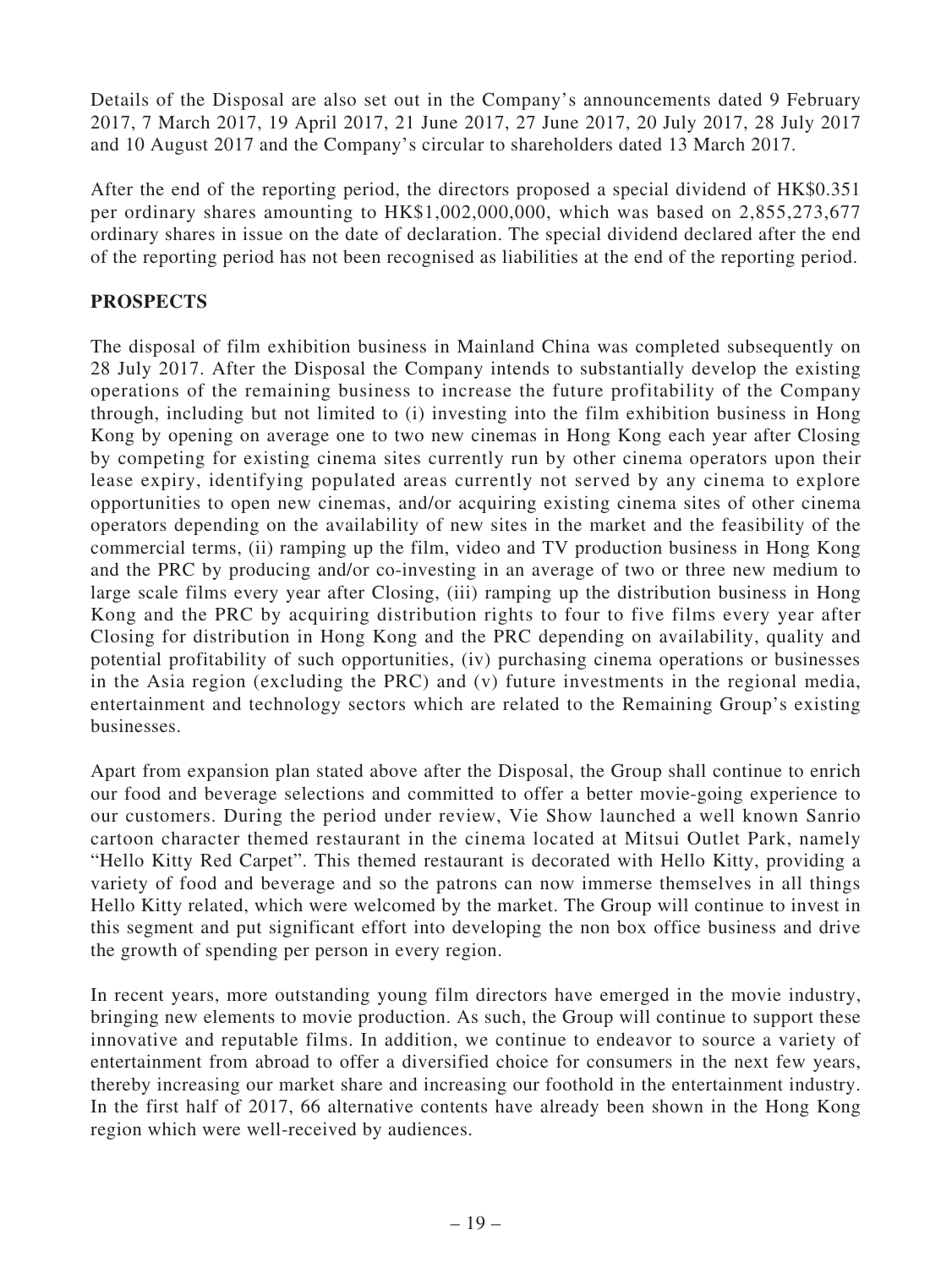The economic slowdown has clouded the Group's operations but the Group has maintained a robust financial condition with adequate liquidity and diversified our funding sources by issuing of convertible bonds and by disposing of part of our underperformed film exhibition business in Mainland China to strategic investors. Cautiously optimistic, in addition to investing in profitable investment opportunity, the Group will remain responsive to the pricesensitive entertainment market with a stable price adjusting pace. Adhering to not only our passion for movie production and distribution, but also the delivery of differentiated experiences that resonate with consumers, we are always committed to the provision of prime entertainment in our business regions and upgrade continuously both software and hardware to reinforce the Group's core competitiveness within the industry across the Asia.

# **FINANCIAL RESOURCES AND LIQUIDITY**

As of 30 June 2017, cash and cash equivalents of the Group amounted to HK\$384 million (31 December 2016: HK\$152 million). The Group's outstanding borrowings which amounted to HK\$638 million (31 December 2016: HK\$595 million) representing mainly interest bearing bank loans of HK\$432 million (31 December 2016: HK\$411 million) and convertible bonds of HK\$206 million (31 December 2016: HK\$184 million). The Group's gearing ratio (measured as total borrowings to total assets) decreased to 17.9% (31 December 2016: 18.9%) and our cash to debt ratio at 103% (31 December 2016: 36%). As of 30 June 2017, the Group had HK\$272 million of pledged bank deposits to secure its borrowings. In order to minimise potential risks for the Group's development and economic status, management will keep supervising gearing and will make relative adjustments if necessary. The Group at this moment has reasonable financial leverage. Meanwhile, the Group will take advantage of equity financing together with available financial facilities to aid the cinema projects, potential acquisitions of profitable business opportunities so as to act in concert with its expansion plan. The Group believes that its current cash holding and available financial facilities will provide sufficient resources for its working capital requirement.

The Group's assets and liabilities are principally denominated in Hong Kong dollars and Renminbi, except for certain assets and liabilities associated with the investments in Singapore and Taiwan. The overseas joint ventures of the Group are operating in their local currencies and subject to minimal exchange risk. The directors will continue to assess the exchange risk exposure, and will consider possible hedging measures in order to minimise the risk at reasonable cost. The Group did not have any significant contingent liabilities or off-balance sheet obligations as of 30 June 2017 (31 December 2016: Nil).

### **EMPLOYEES AND REMUNERATION POLICIES**

As at 30 June 2017, the Group employed 1,631 (31 December 2016: 1,721) permanent employees. The Group remunerates its employees mainly by reference to industry practice. In addition to salaries, commissions and discretionary bonuses, share options will be granted to employees based on individual performance and contribution to the Group. The Group also operates a defined contribution retirement benefit scheme under the Mandatory Provident Fund Schemes Ordinance and, as at 30 June 2017, there was no forfeited contribution arising from employees leaving the retirement benefit scheme.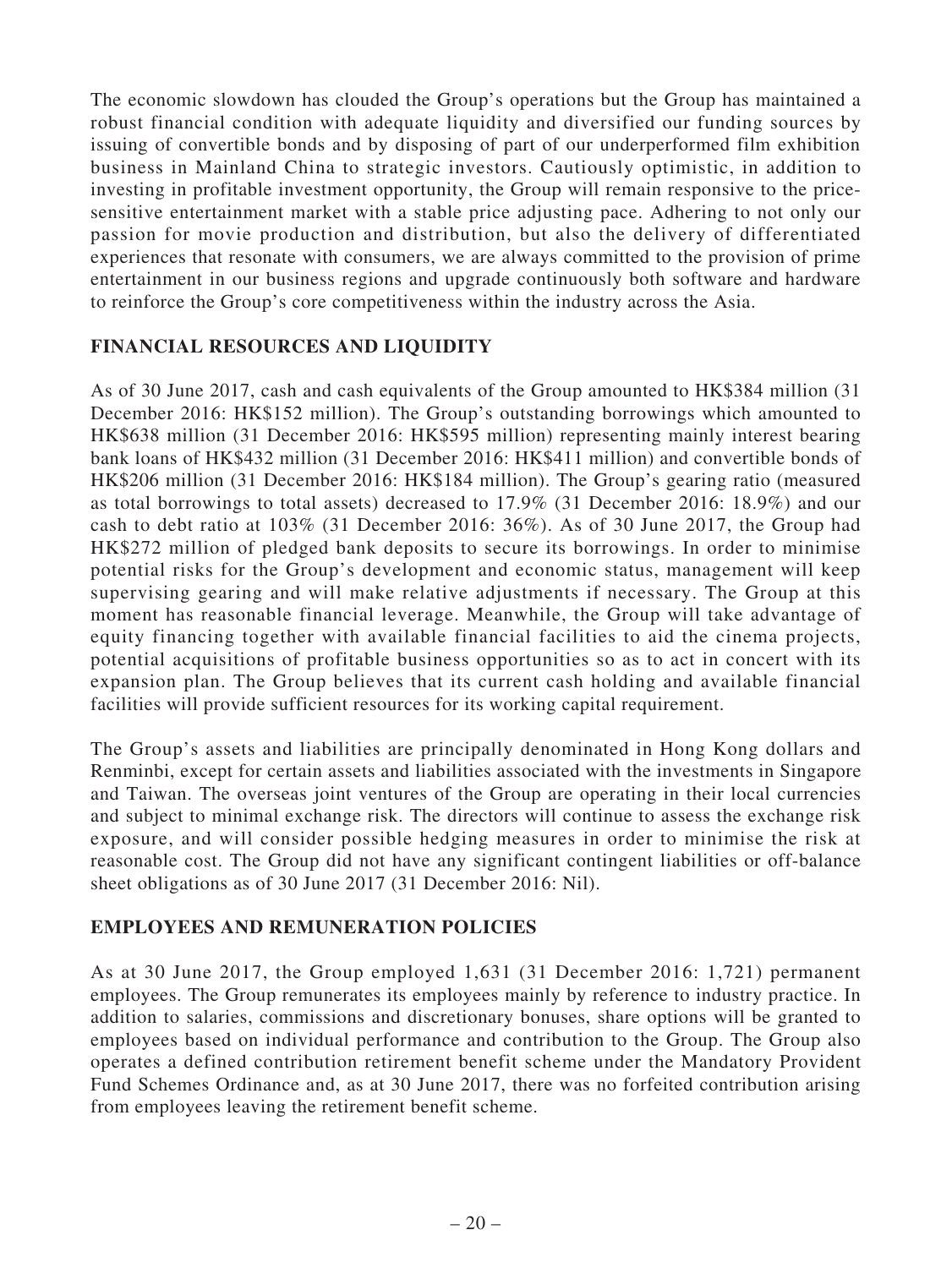# **INTERIM DIVIDEND**

Special dividend in relation to the disposal of film exhibition business in Mainland China amounting to approximately HK\$1,002 million was declared subsequent to the reporting period on 10 August 2017 and will be paid on 11 September 2017.

Apart from the above, the Directors do not recommend the payment of any interim dividend for the period ended 30 June 2017 (30 June 2016: Nil).

### **PURCHASE, SALE OR REDEMPTION OF LISTED SECURITIES**

The Company did not redeem any of its listed securities during the period ended 30 June 2017. Neither the Company nor any of its subsidiaries has repurchased or sold any of the Company's listed securities on The Stock Exchange of Hong Kong Limited (the "Stock Exchange") during the period.

### **COMPLIANCE WITH MODEL CODE**

The Company has adopted its own code on terms no less exacting than those set out in the Model Code for Securities Transactions by Directors of Listed Issuers in Appendix 10 of the Listing Rules (the "Model Code"). The Company has made specific enquiries with all the Directors and all of them have confirmed that they had complied with the requirements set out in the Model Code and the Company's Code for the period ended 30 June 2017.

### **COMPLIANCE WITH CODE ON CORPORATE GOVERNANCE CODE**

The Board recognises the importance of good corporate governance to maintain the Group's competitiveness and lead to its healthy growth. The Company has taken steps not only to comply with code provisions as set out in the Corporate Governance Code (the "CG Code") under Appendix 14 to the Listing Rules but also to aim at enhancing corporate governance practices of the Group as a whole.

For the period ended 30 June 2017, the Company has complied with the code provisions of CG Code, with the exception of code provisions A.4.1 and E.1.2.

Pursuant to code provision A.4.1 of the CG Code, non-executive directors of a listed issuer should be appointed for a specific term, subject to re-election. All non-executive Directors were not appointed for a specific term but are subject to the requirement of retirement by rotation and re-election at least once every three years at the annual general meetings of the Company in accordance with the relevant provisions of the Company's Bye-laws, accomplishing the same purpose as being appointed for a specific term. As such, the Company considers that sufficient measures have been taken to ensure that the Company's corporate governance practices are no less exacting than those in the code provisions of the CG Code.

Code provision E.1.2 requires the chairman of the Board to attend the annual general meeting of the Company held on 26 June 2017 (the "AGM"). Mr. Wu Kebo, the Chairman of the Board, was unable to attend the AGM due to other business commitment. Mr. Li Pei Sen, who took the chair of the AGM, together with other members of the Board who attended the AGM were of sufficient calibre and knowledge for answering questions at the AGM.